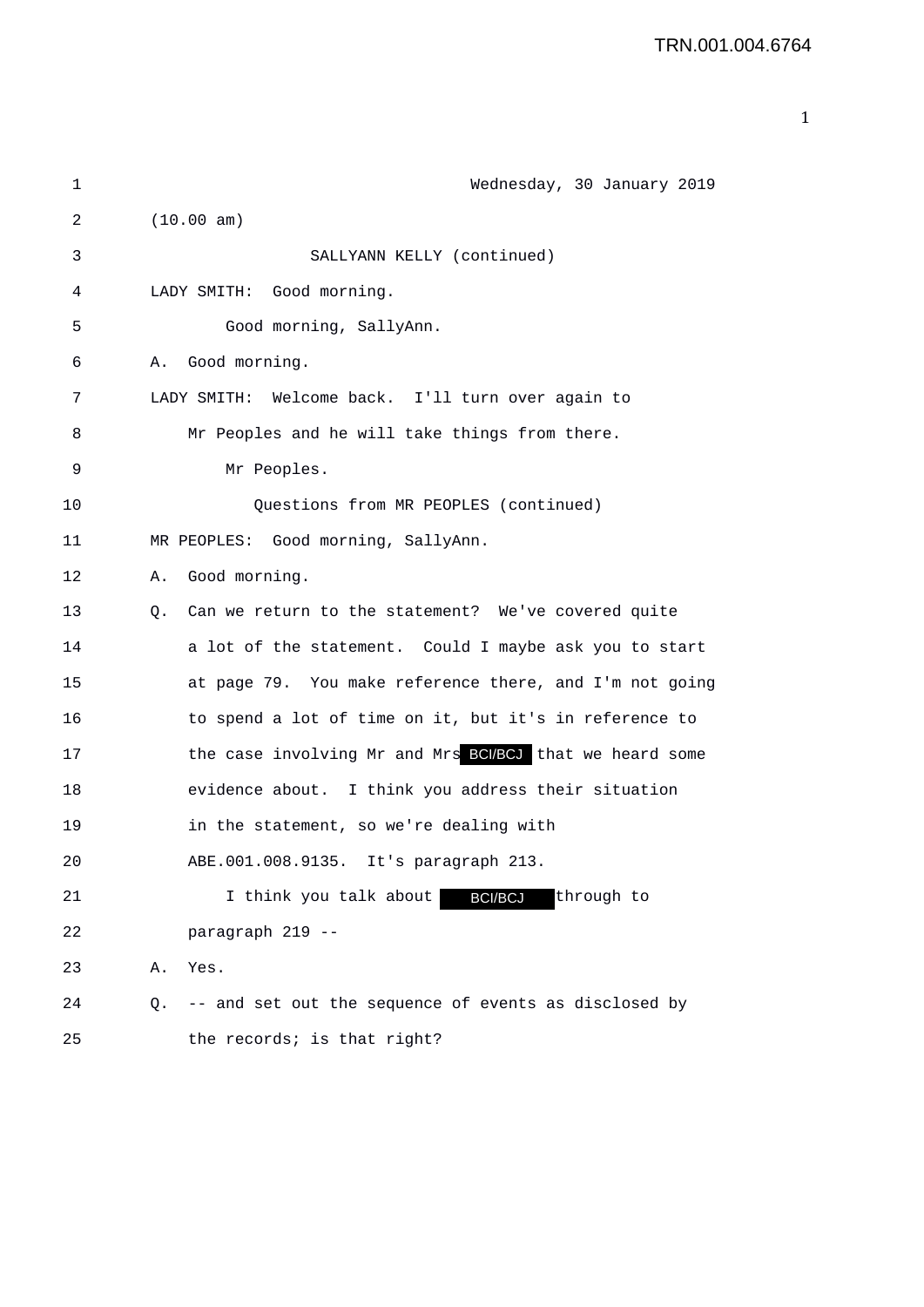1 A. That's correct.

| 2  | Q. | I think the position of the trust is that, given all the      |
|----|----|---------------------------------------------------------------|
| 3  |    | matters, they dealt with that situation appropriately         |
| 4  |    | and took the appropriate action in light of the               |
| 5  |    | information and the developing information that came to       |
| 6  |    | their attention.                                              |
| 7  | Α. | They certainly moved to formal investigation when<br>Yes.     |
| 8  |    | that information came to their attention, yes.                |
| 9  | Q. | Although I did touch upon the possibility that perhaps        |
| 10 |    | BBG<br>Miss<br>might not have been the best person, with      |
| 11 |    | hindsight, to carry out an investigation, given her           |
| 12 |    | <b>BCI/BCJ</b><br>knowledge and views on                      |
| 13 | А. | Yes, the initial position.                                    |
| 14 | Q. | I think you accepted that was perhaps, at least in            |
| 15 |    | hindsight, not maybe the best idea.                           |
| 16 | Α. | Possibly, yes. I think they did get to where they             |
| 17 |    | needed to get to within that investigation.                   |
| 18 | Q. | That was a situation where the records show that the          |
| 19 |    | <b>BCI/BCJ</b><br>issue with<br>came to the attention -- it's |
| 20 |    | in the records and there's some record of how it was          |
| 21 |    | dealt with.                                                   |
| 22 |    | I did want to ask you briefly -- you may recall that          |
| 23 |    | we did have evidence from one witness called David, who       |
| 24 |    | had been in the orphanage in the early 1960s, who told        |
| 25 |    | <b>BGH/BGI</b><br>us about a couple called                    |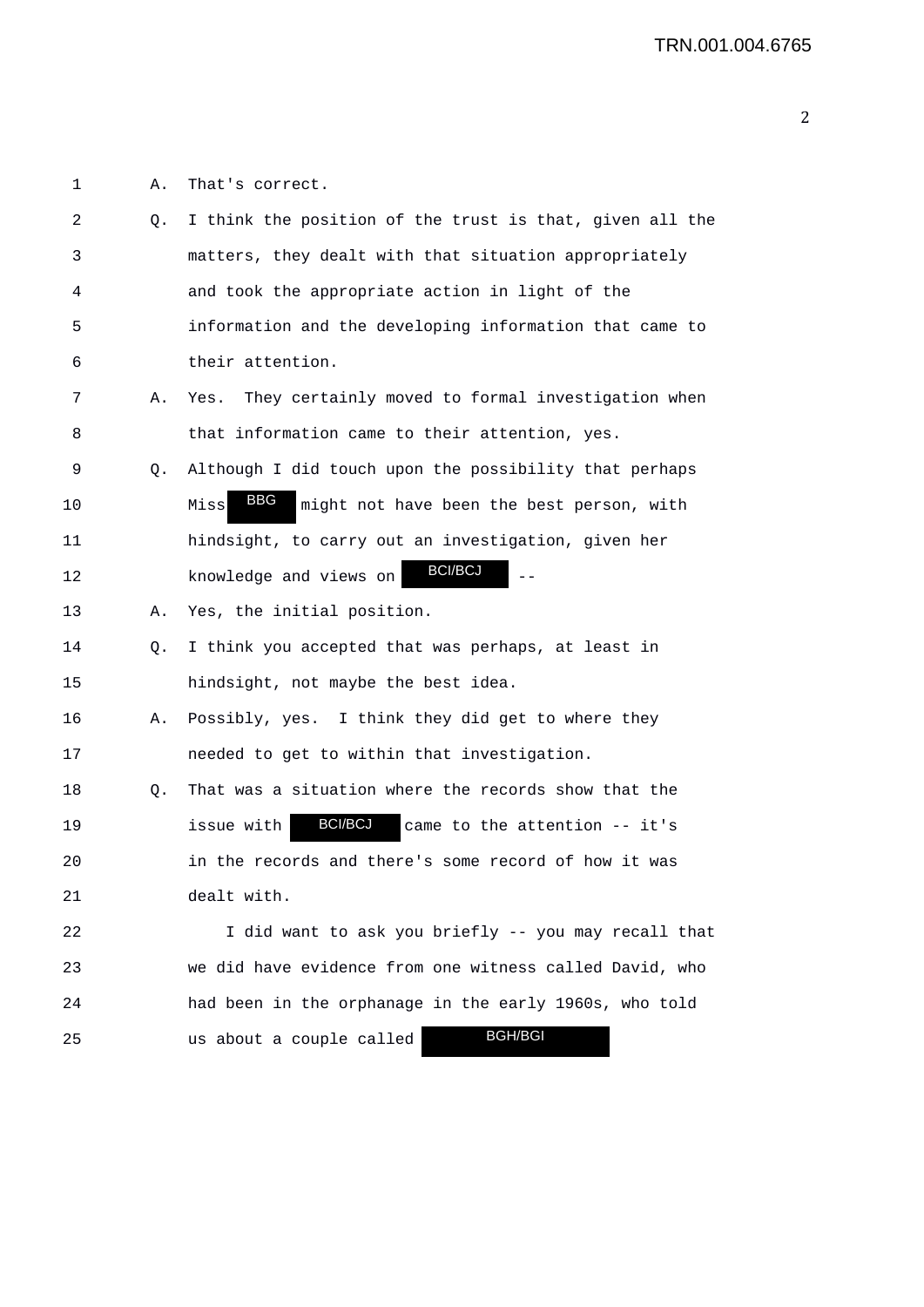1 A. I do recall that. 2 Q. I was going to ask you about that. You'll remember in 3 his evidence he said that he complained about his 4 treatment at the hands of **BGH/BGI** or particularly 5 **BGI** to Miss Talbot, who was the children's 6 officer. 7 A. Yes. 8 Q. He told us in his evidence that the upshot of that was 9 **that he was asked to go to the BGF** office 10 10 10 in the company of **BGH** His recollection was 11 that, having raised the matter with Miss Talbot, shortly 12 after he was asked to see **BGF** he went to 13 see him, and he was given the impression that 14 had carried out some form of investigation and was 15 saying to him something to the effect -- I'm just 16 looking at his transcript: 17 "There was no substance to what was being said or 18 alleged and there was a place for children who lied, as 19 I was doing [he said] and that place was Ladysbridge. 20 He said that Ladysbridge was mentioned by the 21 BGF 21 22 A. Yes, I remember that. 23 Q. -- and I think we know what Ladysbridge was intended 24 for. 25 A. Yes. BGF BGI BGF BGF BGH/BGI BGF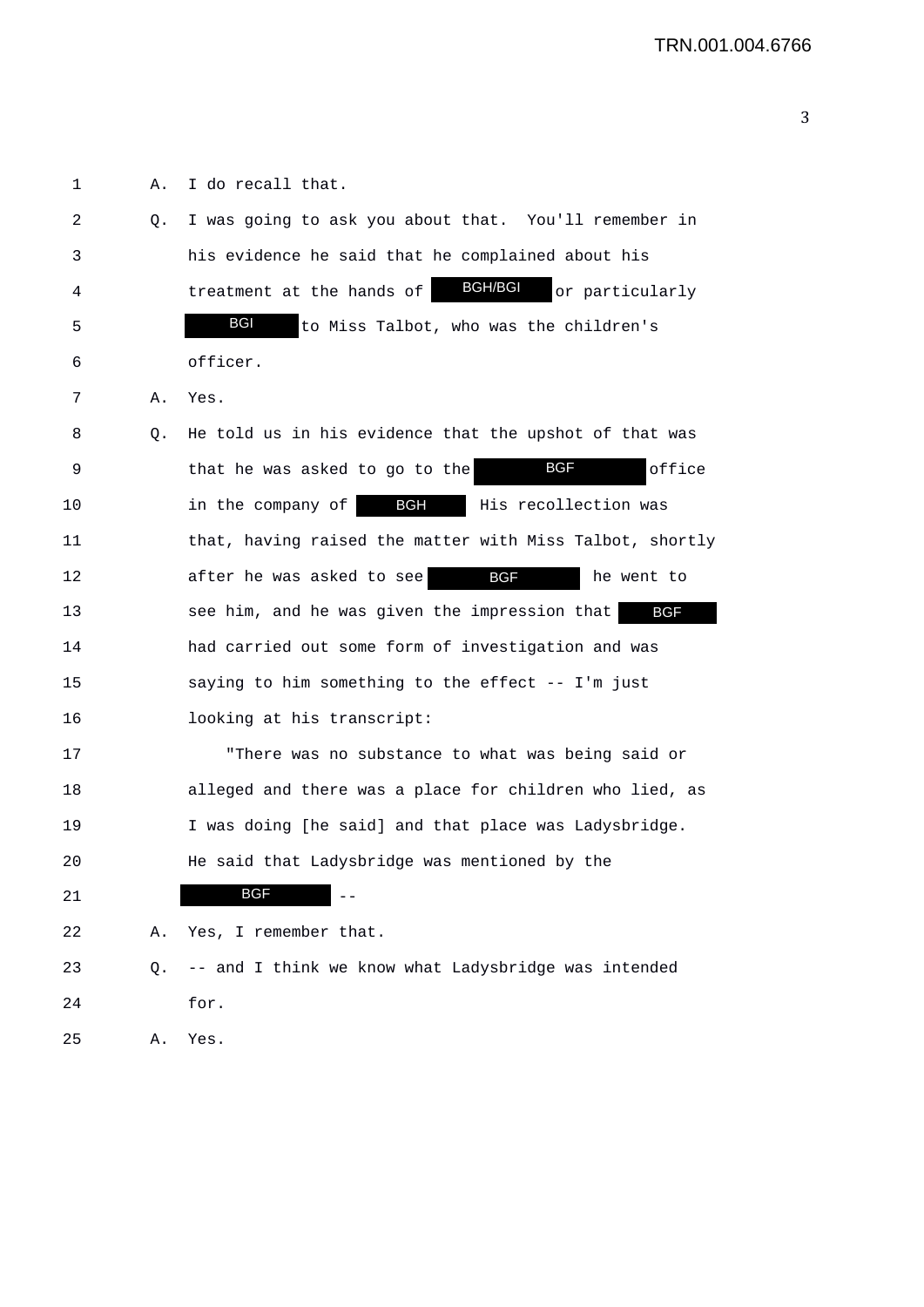| 1  | Q. | He say it was a psychiatric hospital. It did seem that   |
|----|----|----------------------------------------------------------|
| 2  |    | going to Ladysbridge, on his evidence, was something     |
| 3  |    | that was sometimes talked about if people didn't perhaps |
| 4  |    | behave or acted in a certain way. That was the gist of   |
| 5  |    | his evidence, that this was something that was maybe     |
| 6  |    | used as a form of threat.                                |
| 7  | Α. | That was certainly his evidence. I have to say I've not  |
| 8  |    | seen anything that compares with that. But, yes,         |
| 9  |    | absolutely that was --                                   |
| 10 | Q. | But I think what he did say -- he obviously said if      |
| 11 |    | there was any investigation, in a sense it was over by   |
| 12 |    | <b>BGF</b><br>and he didn't<br>the time he saw the       |
| 13 |    | participate in it personally. I think that was his       |
| 14 |    | evidence.                                                |
| 15 | Α. | Yes. I can't find any evidence of an investigation       |
| 16 |    | <b>BGH/BGI</b><br>in relation to                         |
| 17 | Q. | That was what I was going to say: I think he told us he  |
| 18 |    | got records from Aberlour subsequently --                |
| 19 | Α. | Yes.                                                     |
| 20 | Q. | -- and there was nothing about that matter in his own    |
| 21 |    | records.                                                 |
| 22 | Α. | That's correct.                                          |
| 23 | Q. | That could be an example of a complaint which was raised |
| 24 |    | with the warden but doesn't appear to have gone into the |
| 25 |    | records.                                                 |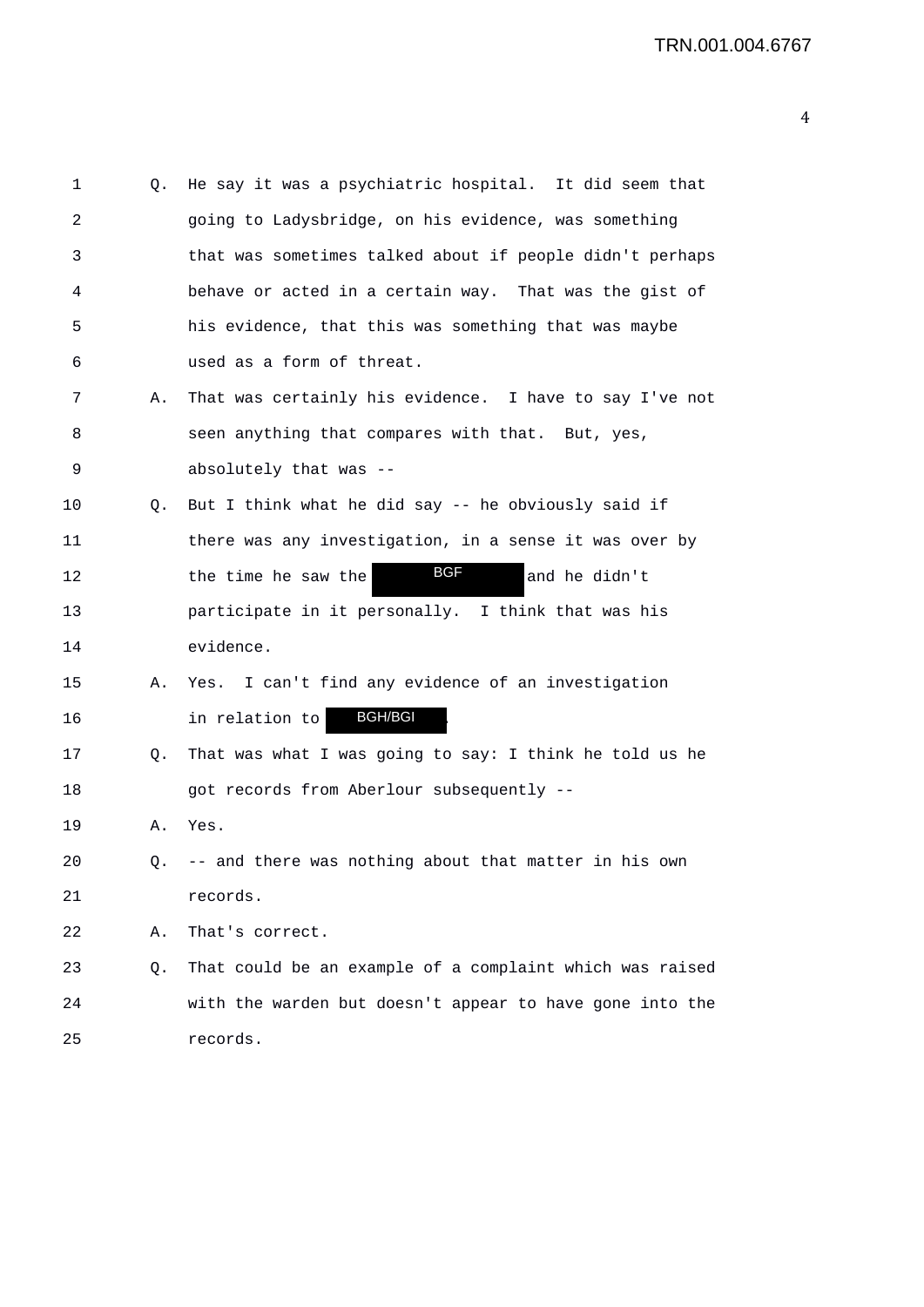| 1  | Α. | It could be. All I can tell you, actually, about                |
|----|----|-----------------------------------------------------------------|
| 2  |    | BGH/BGI is that they worked for Aberlour as                     |
| 3  |    | house parents -- and we found this from a wages book for        |
| 4  |    | a period of six months -- but I have no information             |
| 5  |    | about the reasons that they left the orphanage, so              |
| 6  |    | I can't $-$                                                     |
| 7  | Q. | So you can't really illuminate on the matters?                  |
| 8  | Α. | I can't, no, but they were only there for six months,           |
| 9  |    | I know that.                                                    |
| 10 | Q. | But we know they were there and we know that they left?         |
| 11 | Α. | Yes, and we know that that young person's account of            |
| 12 |    | where he was and being looked after by them in that             |
| 13 |    | house was accurate.                                             |
| 14 | Q. | So any additional information to an extent on that              |
| 15 |    | matter has to come from that individual at least?               |
| 16 | Α. | We would have to rely on his testimony because we don't         |
| 17 |    | have anything that we can --                                    |
| 18 | Q. | And clearly I take it you would accept that, given the          |
| 19 |    | nature of the complaint, there ought to have been               |
| 20 |    | a record made at the time that set out, as in the case          |
| 21 |    | <b>BCI/BCJ</b><br>the sequence of events and the outcome?<br>оf |
| 22 | Α. | If there was an investigation, if a complaint had<br>Yes.       |
| 23 |    | been made contemporaneously, then you'd expect to find          |
| 24 |    | something.                                                      |
| 25 | Q. | used Ladysbridge as a form<br>I take it that if the             |
|    |    |                                                                 |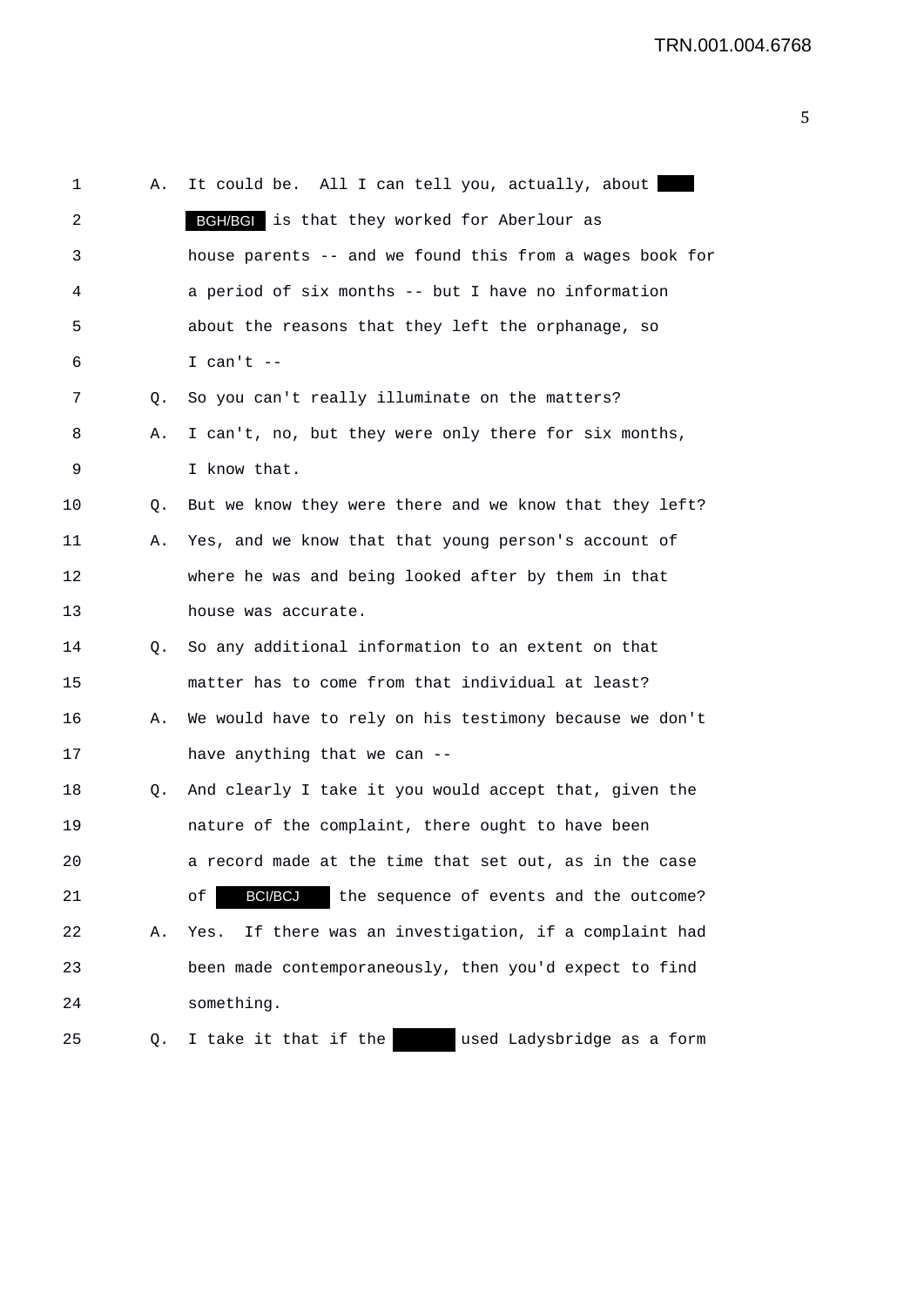| 1  |    | of threat against a background of saying there was no    |
|----|----|----------------------------------------------------------|
| 2  |    | substance to the complaint, that would have been an      |
| 3  |    | unacceptable response or reaction to the complaint?      |
| 4  | Α. | Because Ladysbridge was -- that was not the<br>Yes.      |
| 5  |    | purpose of Ladysbridge.                                  |
| 6  | Q. | Then you'll recall, I think, that there was some<br>No.  |
| 7  |    | records that this particular boy was then placed in the  |
| 8  |    | care of a Mr and Mrs BGZ/BBP                             |
| 9  | Α. | Yes.                                                     |
| 10 | Q. | And I think that at that point there are some records    |
| 11 |    | that he seemed to be suffering some anxiety and          |
| 12 |    | difficulty sleeping.                                     |
| 13 | Α. | Yes.                                                     |
| 14 | Q. | And I think there are records to that effect?            |
| 15 | Α. | Yes.                                                     |
| 16 | Q. | Of course, you'll recall he told us that he went to see  |
| 17 |    | the doctor at the orphanage.                             |
| 18 | Α. | That's right.                                            |
| 19 | Q. | And I think he was given various medication -- I think   |
| 20 |    | he mentioned phenobarbitone and Mogadon.                 |
| 21 | Α. | There's a record that details the medication, which      |
| 22 |    | I can't quite recall.                                    |
| 23 | Q. | That was what he was telling us and I think he expressed |
| 24 |    | some surprise, I think, about the way in which the       |
| 25 |    | doctor dealt with him. I don't know if you remember.     |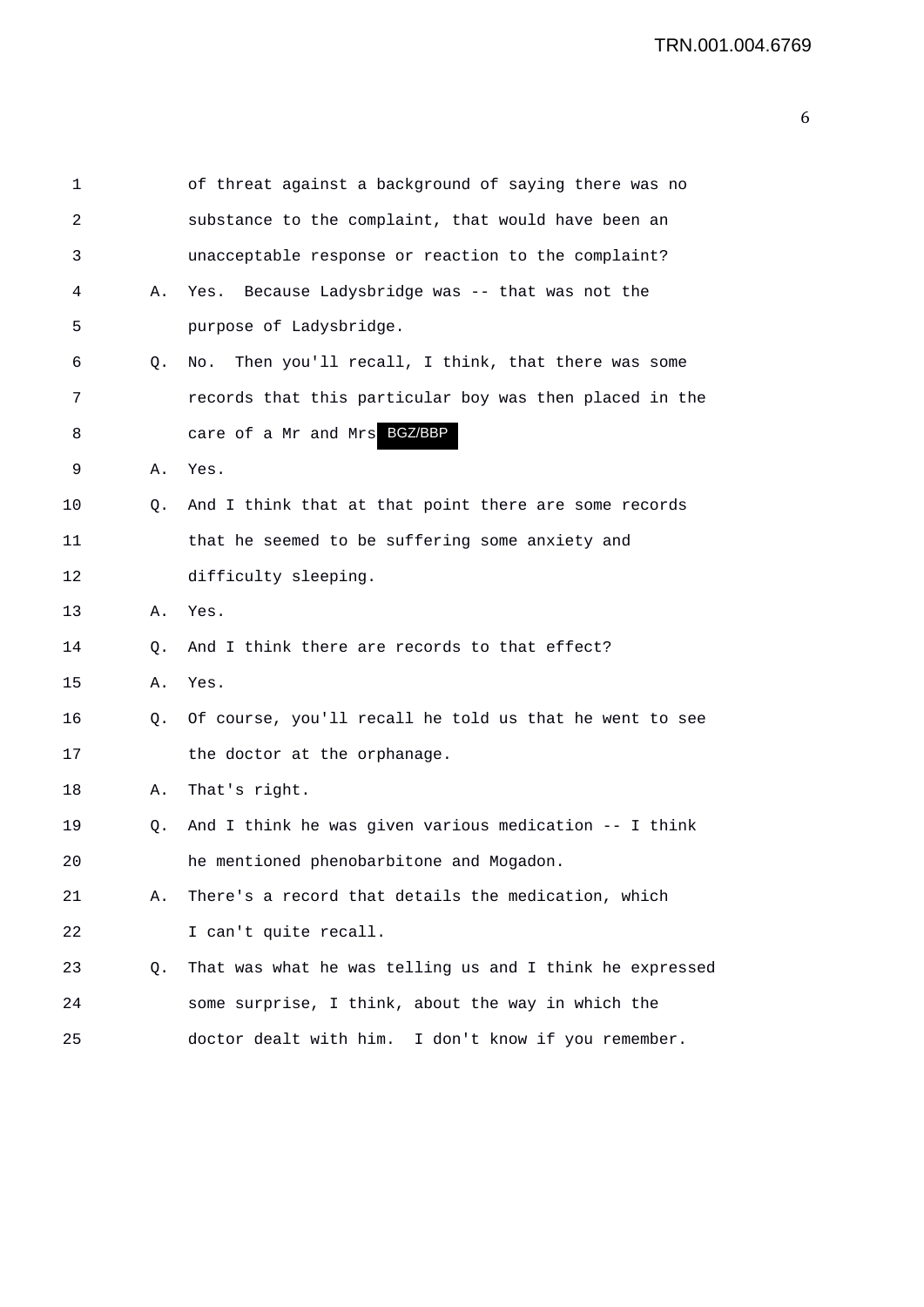1 He said:

| 2  |    | "He treated me as if I was a person that had special           |
|----|----|----------------------------------------------------------------|
| 3  |    | needs, although I'd been dux in the primary school, and        |
| 4  |    | he was asking me rather basic questions that questioned        |
| 5  |    | my intelligence levels", and so forth.                         |
| 6  | Α. | Yes, I remember that, but again I don't think there's          |
| 7  |    | anything in the record that would support that or              |
| 8  |    | contradict the view.                                           |
| 9  | Q. | So we don't actually know precisely what -- I think it         |
| 10 |    | was Dr Caldwell at the time -- would have done                 |
| 11 |    | in relation to any attendance?                                 |
| 12 | Α. | No.                                                            |
| 13 | Q. | <b>BGH/BGI</b><br>Is it possible -- you say<br>were there for  |
| 14 |    | six months in all?                                             |
| 15 | Α. | I believe so, yes. We have the dates. I think we               |
| 16 |    | actually have provided them.                                   |
| 17 | Q. | I think you have. He had a memory that after this              |
| 18 |    | matter was the subject of complaint, it was not long           |
| 19 |    | <b>BGH/BGI</b><br>left and I take it the records<br>after that |
| 20 |    | wouldn't contradict or confirm that either way?                |
| 21 | Α. | Well, in fact they would confirm it because they were          |
| 22 |    | there for such a short space of time.                          |
| 23 | Q. | So if it happened in that space of time --                     |
| 24 | Α. | Yes.                                                           |
| 25 | Q. | I think the other point he raised, and I'll maybe deal         |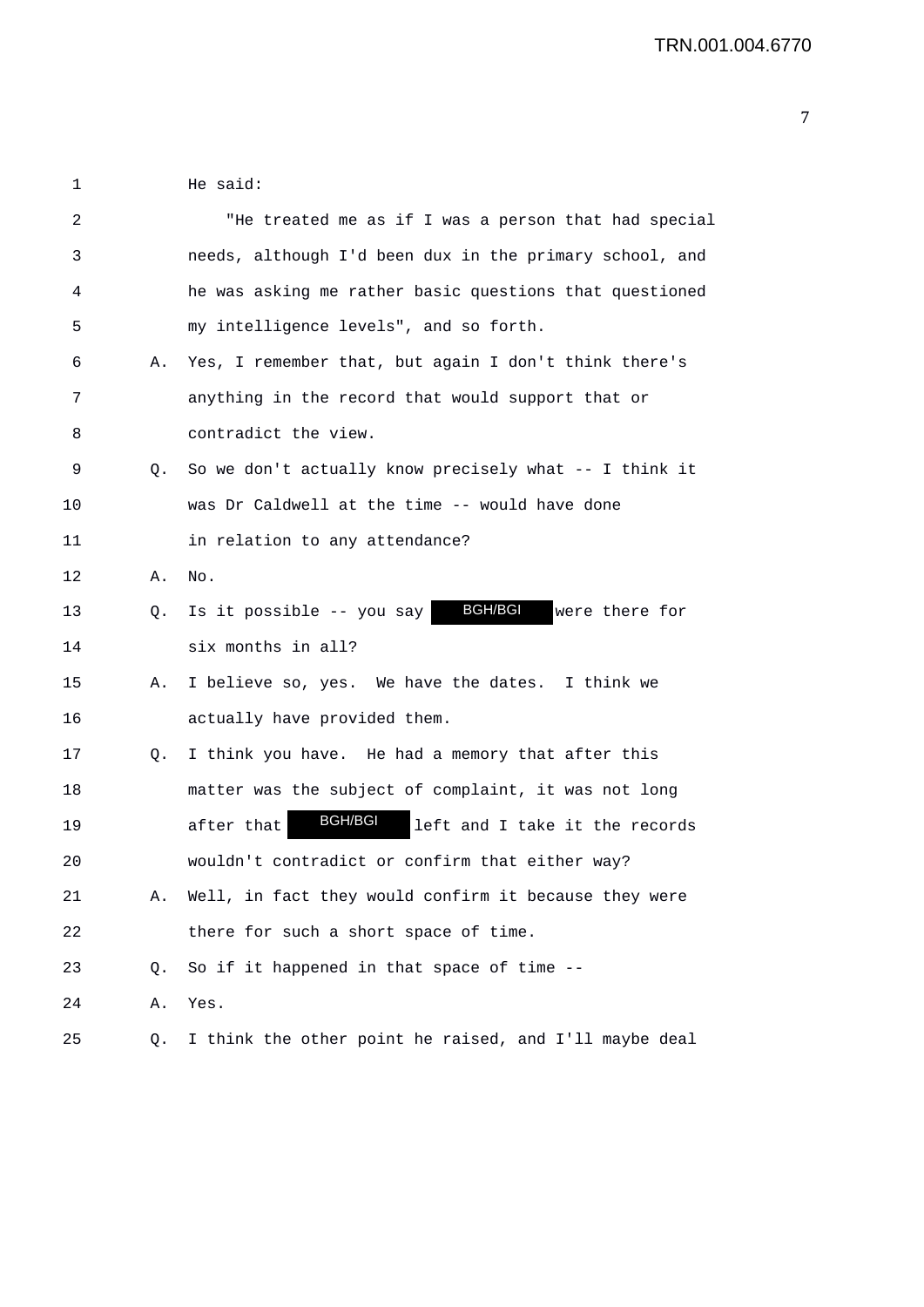| 1  |    | with it while we're dealing with this matter and this    |
|----|----|----------------------------------------------------------|
| 2  |    | evidence, David's evidence was he did get records but    |
| 3  |    | initially he didn't get complete records and he          |
| 4  |    | subsequently got some further records in which he found  |
| 5  |    | the doctor's visit and the medication and so forth.      |
| 6  |    | I don't know if you have any comments to make generally  |
| 7  |    | about this situation because we have heard some people   |
| 8  |    | say they got records but they didn't get them all.       |
| 9  |    | That's maybe been a theme of the whole case study.       |
| 10 | Α. | Yes, I think we've addressed that in part in the         |
| 11 |    | organisational statement by offering a very sincere      |
| 12 |    | apology to people. Unfortunately, I can't shed any       |
| 13 |    | light on why at some point in the organisation's history |
| 14 |    | only partial records were made available. What I will    |
| 15 |    | endeavour to do and have endeavoured to do is when       |
| 16 |    | people do come, we make sure we do as full a check as    |
| 17 |    | possible so people are given their full records.         |
| 18 | Q. | I think we discussed yesterday perhaps that there may be |
| 19 |    | some records that wouldn't be kept by Aberlour, or       |
| 20 |    | indeed other providers, like certain medical records,    |
| 21 |    | certain educational records, school records?             |
| 22 | Α. | Of course. The medical records would be fairly limited   |
| 23 |    | in terms of what's available in children's files and     |
| 24 |    | would need separate reference to health boards and       |
| 25 |    | latterly the NHS. And also social work records.<br>We    |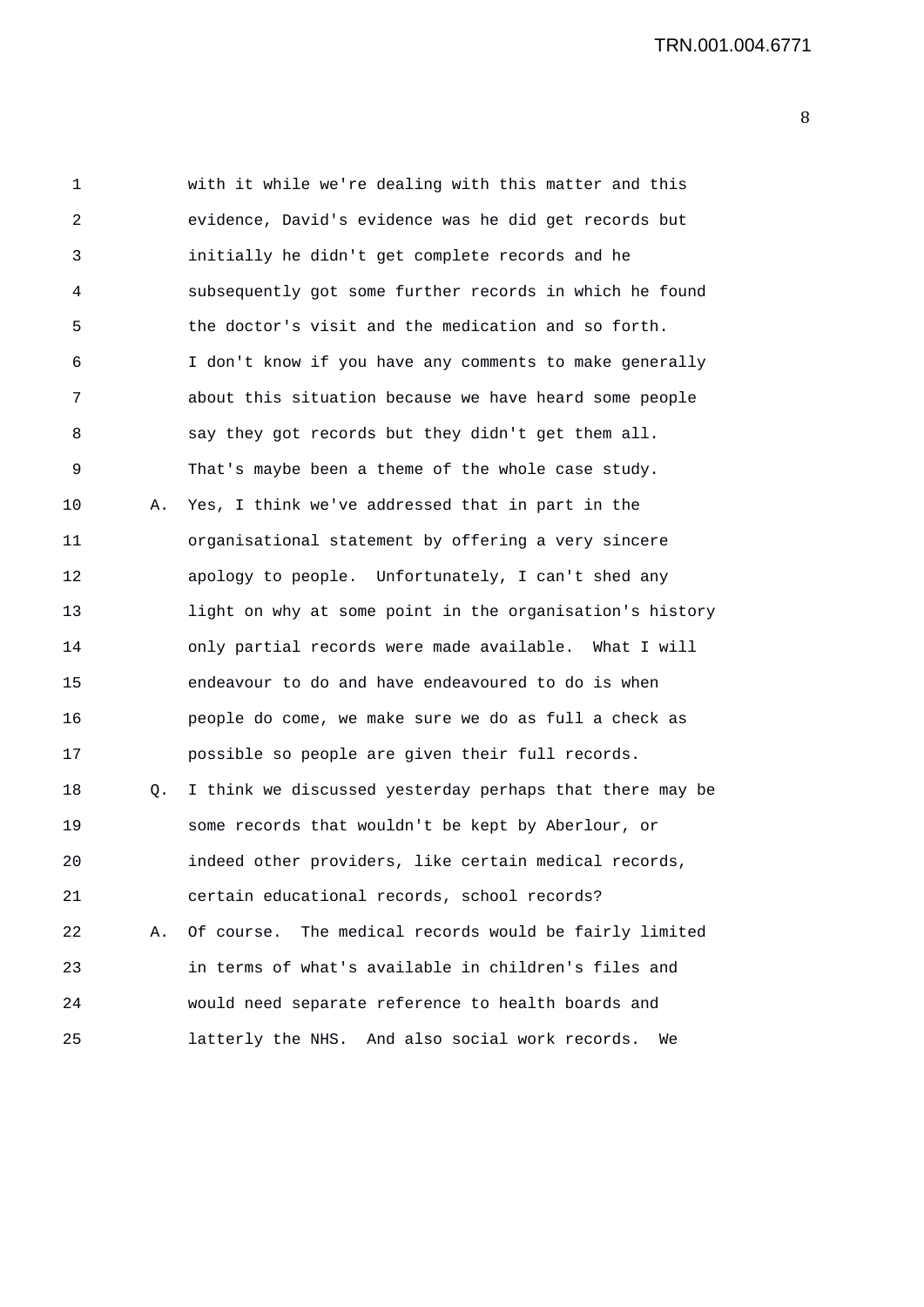| 1  |    | didn't habitually have the full social work record in       |
|----|----|-------------------------------------------------------------|
| 2  |    | a case file. So that would include having to go to          |
| 3  |    | local authorities.                                          |
| 4  | Q. | For those out there today, you're really saying that we     |
| 5  |    | might have some information on medical matters, health      |
| 6  |    | matters, but it would be limited in many cases and there    |
| 7  |    | would be fuller records or, if there are fuller records,    |
| 8  |    | it's someone else that has them?                            |
| 9  | Α. | My understanding of the medical records is annual checks    |
| 10 |    | were done, annual dental checks, annual medical checks.     |
| 11 |    | There will be reference to hospitalisations, for            |
| 12 |    | example, but you will not have the full hospital record     |
| 13 |    | there.                                                      |
| 14 | Q. | At paragraph 222, I think you say -- and I'm not going      |
| 15 |    | to -- you say you have given the inquiry, and it's          |
| 16 |    | correct to say, instances where reports were received of    |
| 17 |    | excessive corporal punishment and that action was taken.    |
| 18 |    | You say:                                                    |
| 19 |    | "On behalf of the trust that demonstrates                   |
| 20 |    | a willingness to hear and act upon reports in the event     |
| 21 |    | that the policy and approach of the trust was not being     |
| 22 |    | fulfilled."                                                 |
| 23 |    | <b>BCJ/BCI</b><br>I think you would use<br>as an example of |
| 24 |    | that?                                                       |
| 25 | Α. | Yes.                                                        |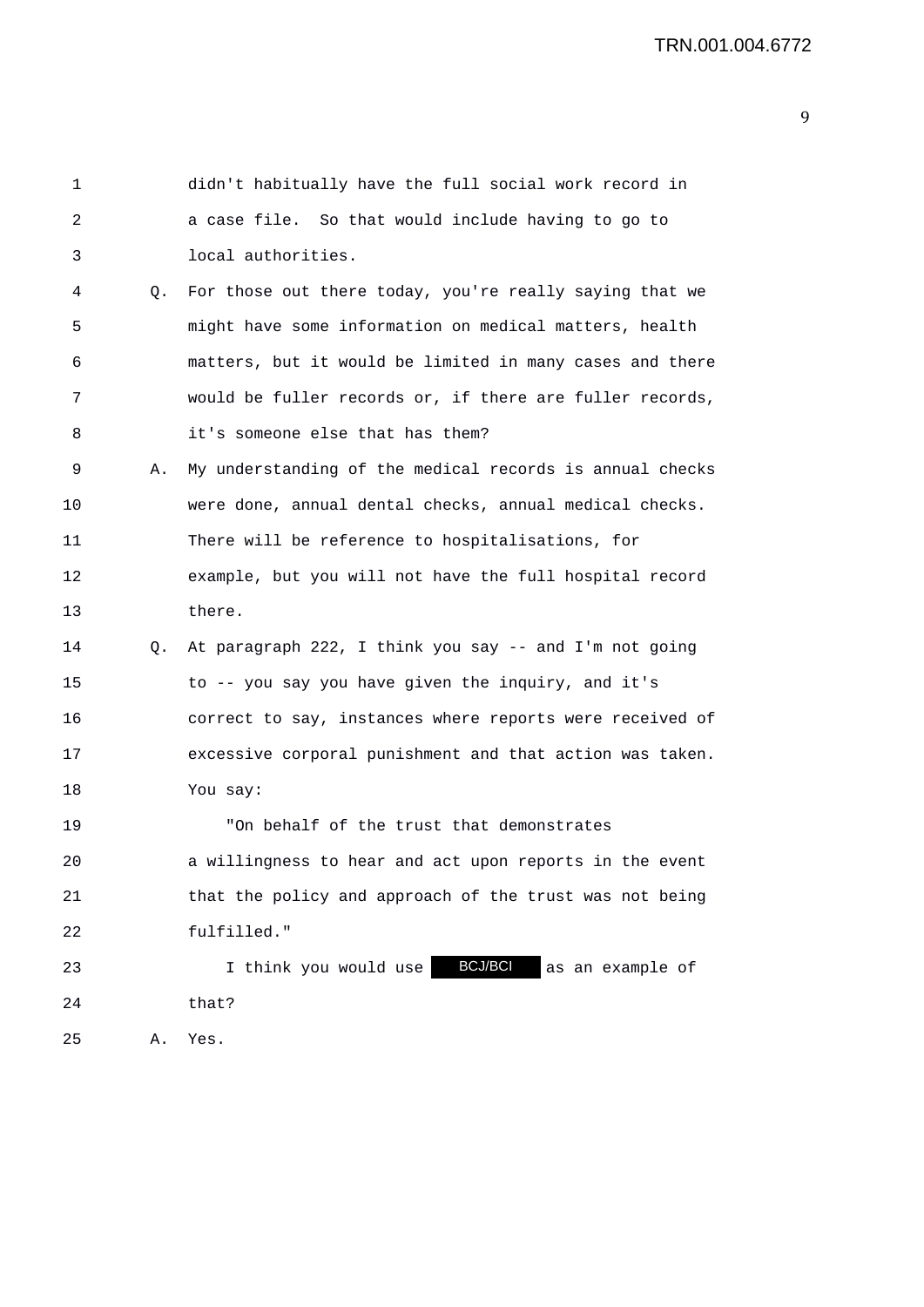| 1  | Q. | <b>BGH/BGI</b><br>But I suppose if we go to the example of |
|----|----|------------------------------------------------------------|
| 2  |    | and the report by David, if we take that, that would be    |
| 3  |    | an example at least of they may have heard it but they     |
| 4  |    | don't appear to have recorded it. So that would be an      |
| 5  |    | example of perhaps where --                                |
| 6  | Α. | There's certainly no record of it in the minutes that      |
| 7  |    | are available to us at the present time.                   |
| 8  | Q. | So there might have been variable practice in terms of     |
| 9  |    | recording?                                                 |
| 10 | Α. | In terms of the recording on the minute, if that           |
| 11 |    | BCI/BCJ<br>happened and it wasn't recorded, yes,<br>that   |
| 12 |    | would suggest that was variable.                           |
| 13 | Q. | Just moving on to the section that's headed, "Children's   |
| 14 |    | Voices: Records and Reports", it's at paragraph 222 and    |
| 15 |    | following. I'm not going to go into too much of the        |
| 16 |    | detail, but I think you quite fairly state that:           |
| 17 |    | "There are examples of what are termed children's          |
| 18 |    | voices being heard on certain issues, although not of      |
| 19 |    | abuse."                                                    |
| 20 |    | Am I right in thinking there are not too many              |
| 21 |    | examples of children making direct complaints of abuse?    |
| 22 | Α. | That's correct.                                            |
| 23 | Q. | Indeed, the examples of voices being heard are largely,    |
| 24 |    | I think, the older girls and the trainees; these are the   |
| 25 |    | ones you were able to find?                                |
|    |    |                                                            |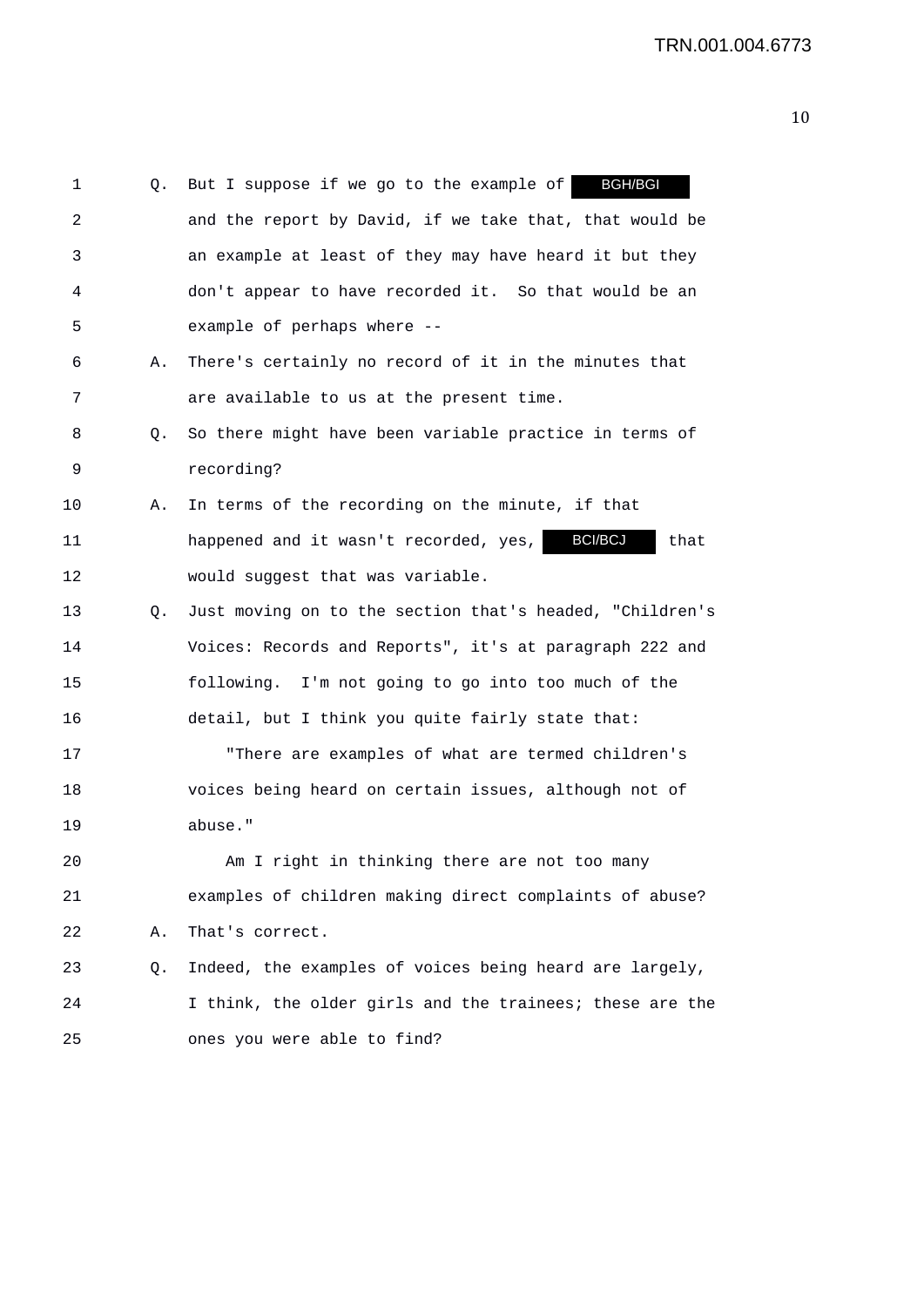1 A. Yes.

| 2  | Q. | Indeed, you do make the point in relation to who was     |
|----|----|----------------------------------------------------------|
| 3  |    | making complaints or how they arose according to the     |
| 4  |    | records. At 229, I think you say there at line 4,        |
| 5  |    | I think:                                                 |
| 6  |    | "Most complaints in the orphanage and group home         |
| 7  |    | years are recorded as made by adults who were raising    |
| 8  |    | issues about incidents involving young people which had  |
| 9  |    | come to their attention by some means or other."         |
| 10 |    | I think we can perhaps -- BCI/BCJ<br>is one              |
| 11 |    | example. The Lee matter was another.                     |
| 12 | Α. | And Mr BCK                                               |
| 13 | Q. | So these are the sort of situations that seem to be      |
| 14 |    | recorded and how they come to the attention of           |
| 15 |    | management and the trust?                                |
| 16 | Α. | Yes.                                                     |
| 17 | Q. | You tell us at page 230 -- and I think this applies to   |
| 18 |    | the orphanage and group home years, am I right in        |
| 19 |    | thinking? There's never been -- it may actually apply    |
| 20 |    | across the board, but you've not been able to find       |
| 21 |    | a single complaints process that was put in place during |
| 22 |    | the orphanage or group home years?                       |
| 23 | Α. | That's correct.                                          |
| 24 | Q. | In your statement at paragraph 230 you say that:         |
| 25 |    | "It's always been understood by the organisation         |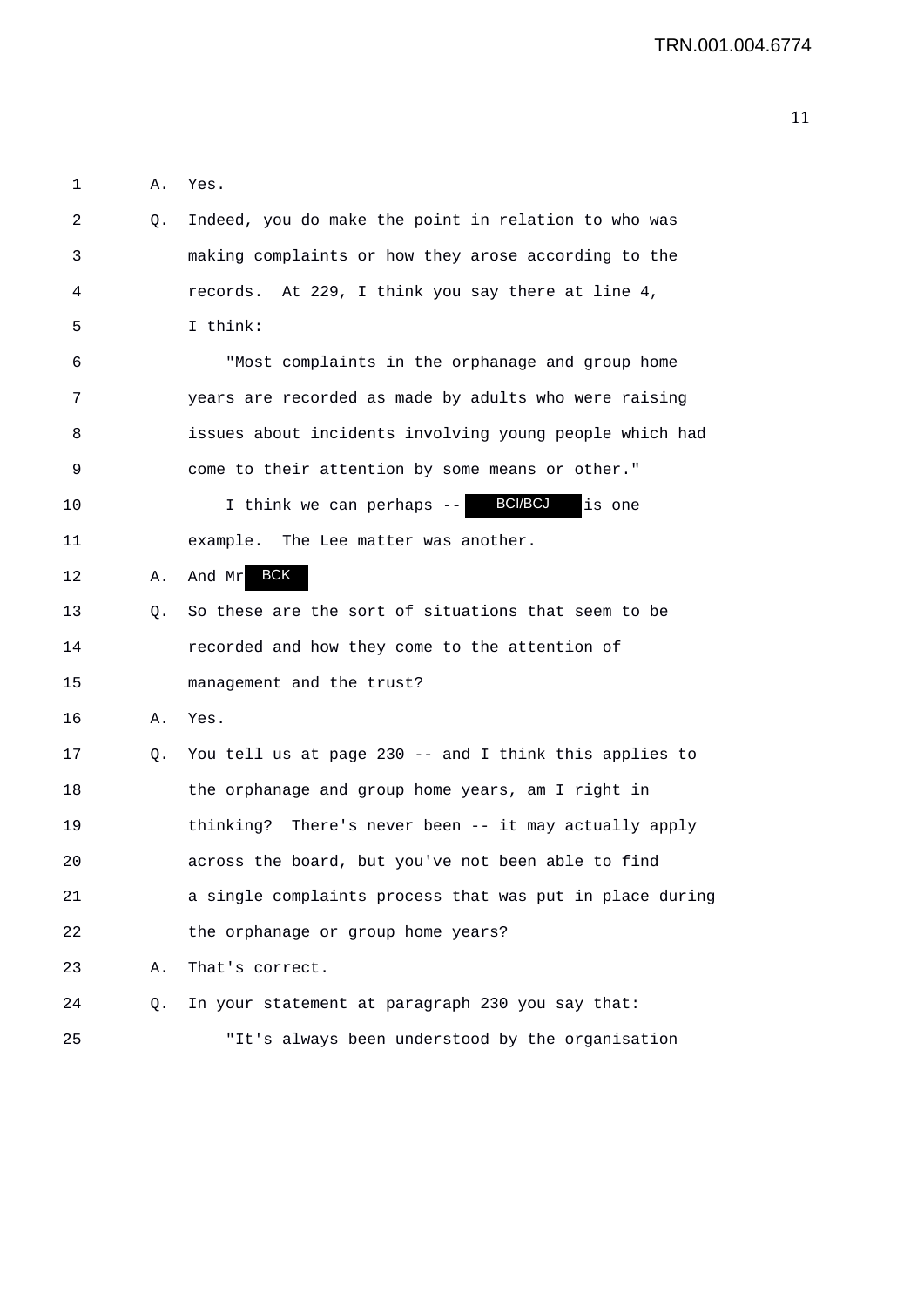1 that children form relationships at different times with 2 various individuals and will have therefore different 3 bonds of trust and understanding with the individuals 4 providing care, dependent upon the nature of those 5 relationships. To create a single method for complaints 6 to be made, or to provide a single contact to whom 7 complaints required to be made, could constrain the 8 scope for the child to confide, at a time and in 9 a manner of their choosing and to any trusted adult, the 10 content of their complaint."

11 I understand what you're saying there. The point 12 I would just like to be clear about is: is there 13 anything in the records that shows that that was the 14 justification at the time for not having a single 15 complaints process that you --

16 A. No. What I would say to you is part of this terminology 17 about ... In terms of good childcare practice, it is 18 sensible to have a very clear process for dealing with 19 complaints when they're made. But to confine children 20 to going down only one route to make a complaint or an 21 allegation can be very restricting for the child. So we 22 need to be open to hearing what children have to say 23 through whichever route they choose to tell us, whether 24 it's through speaking to peers, speaking to a trusted 25 adult, outwith our organisation or within our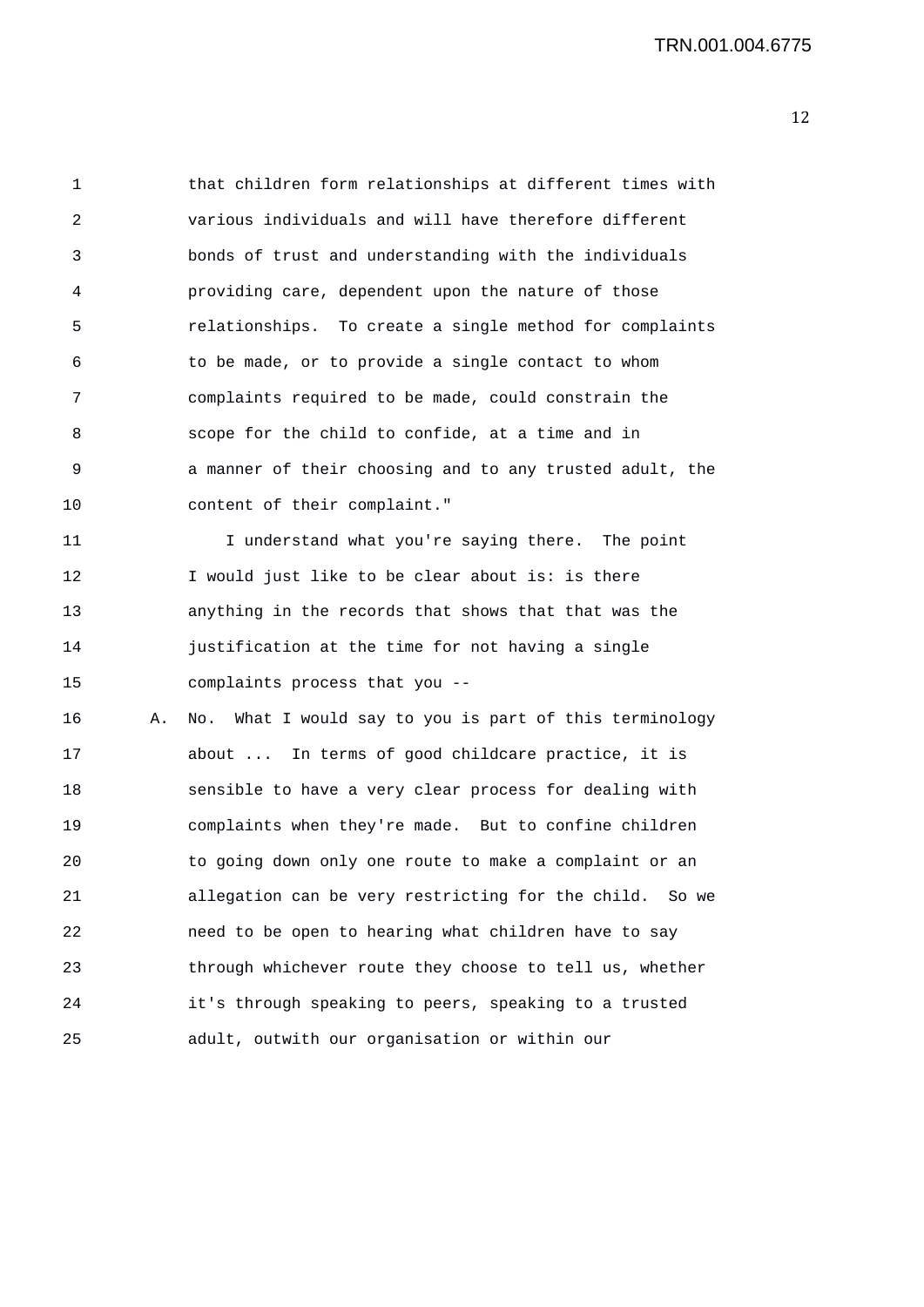| 1  |    | organisation. Wherever that happens to take place, we      |
|----|----|------------------------------------------------------------|
| 2  |    | need to be alert to that and have a very clear response    |
| 3  |    | to it, but not be constrained in telling children: don't   |
| 4  |    | speak to me about that, go and speak to someone else.      |
| 5  |    | That would be poor practice.                               |
| 6  | Q. | I follow. You do make that point in the statement. But     |
| 7  |    | historically, children weren't told under some kind of     |
| 8  |    | specific process or procedure: if you have a problem,      |
| 9  |    | you could do this, this, this or this. There's nothing     |
| 10 |    | to suggest that in the records?                            |
| 11 | Α. | We don't have any evidence of them being told that or      |
| 12 |    | otherwise.                                                 |
| 13 | Q. | Whereas today I take it that, although you don't want to   |
| 14 |    | prescribe a single route --                                |
| 15 | Α. | Yes.                                                       |
| 16 | Q. | -- you do give information to children, and indeed other   |
| 17 |    | parties --                                                 |
| 18 | Α. | We do.                                                     |
| 19 | Q. | -- how they might raise a matter --                        |
| 20 | А. | We do.                                                     |
| 21 | Q. | -- including an allegation of ill-treatment or abuse?      |
| 22 | Α. | We do, and we provide independent advocacy to our          |
| 23 |    | children as well.                                          |
| 24 |    | LADY SMITH: Because even whilst giving children freedom to |
| 25 |    | articulate their complaint in whatever is the easiest      |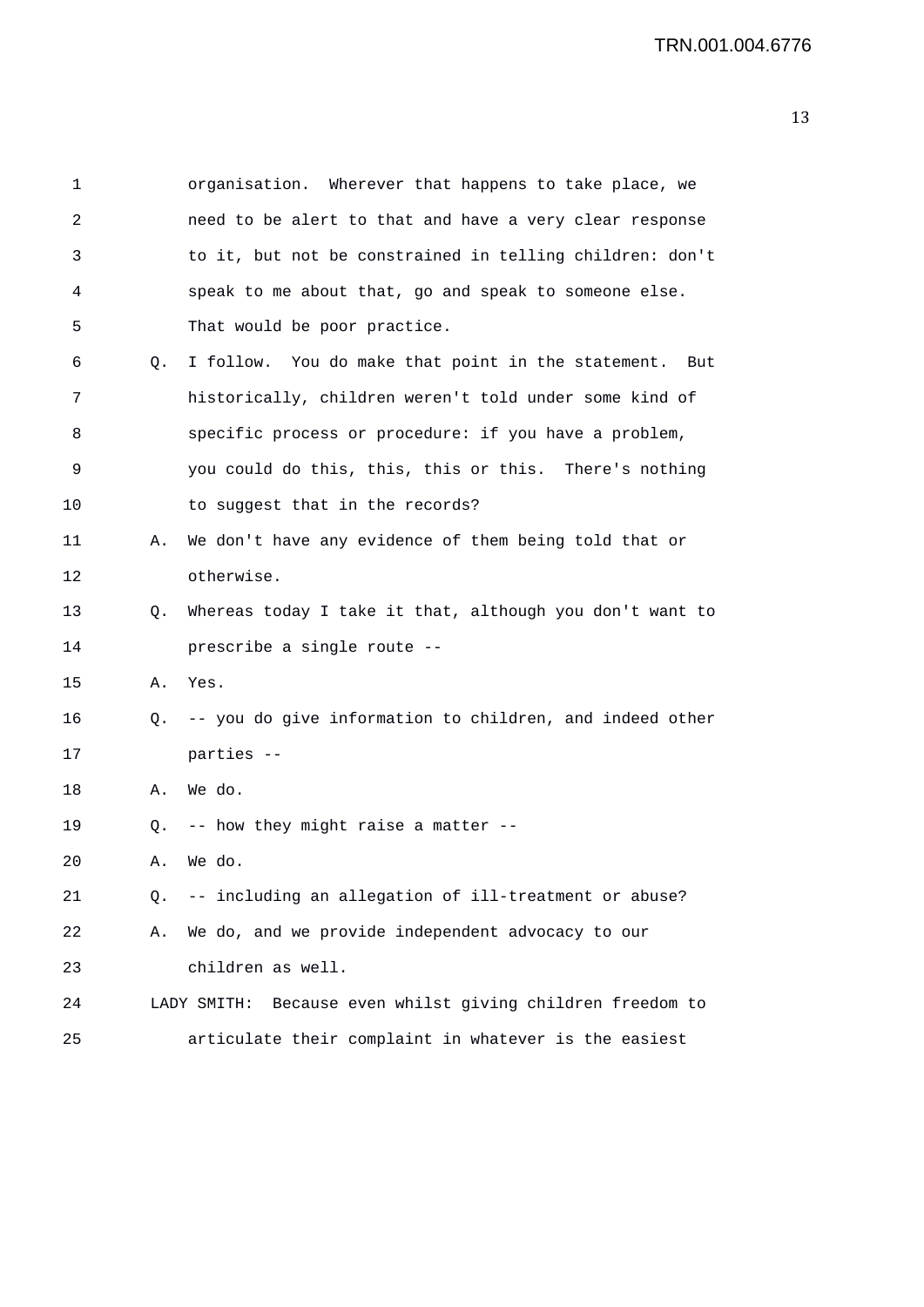| 1  |    | way for them, you can then have a clear process in place |
|----|----|----------------------------------------------------------|
| 2  |    | as to how it is responded to so that everybody in the    |
| 3  |    | organisation knows how to handle it; isn't that right?   |
| 4  | Α. | Of course, and that is what we have in modern times, but |
| 5  |    | there is no such -- there is no evidence of that having  |
| 6  |    | been in place earlier.                                   |
| 7  |    | LADY SMITH: So there's no evidence of that either?       |
| 8  | Α. | No.                                                      |
| 9  |    | LADY SMITH: Not only no evidence of children being told  |
| 10 |    | it's okay to complain --                                 |
| 11 | Α. | No, that's correct.                                      |
| 12 |    | LADY SMITH: -- and no evidence of a process within the   |
| 13 |    | organisation of how you respond to a complaint?          |
| 14 | Α. | So I think there is evidence of complaints from adults   |
| 15 |    | on behalf of children, so we have just mentioned a few   |
| 16 |    | where adults have made allegations or raised complaints  |
| 17 |    | about the behaviours of other members of staff, which    |
| 18 |    | in the main seem to have been addressed. What we don't   |
| 19 |    | have is a written policy that I can find.                |
| 20 |    | LADY SMITH:<br>Thank you.                                |
| 21 |    | MR PEOPLES: Just before I leave this part, if we go to   |
| 22 |    | paragraph 238 there is a statement:                      |
| 23 |    | "To the best of the present knowledge of the             |
| 24 |    | organisation, all complaints which were made             |
| 25 |    | historically were recorded appropriately."               |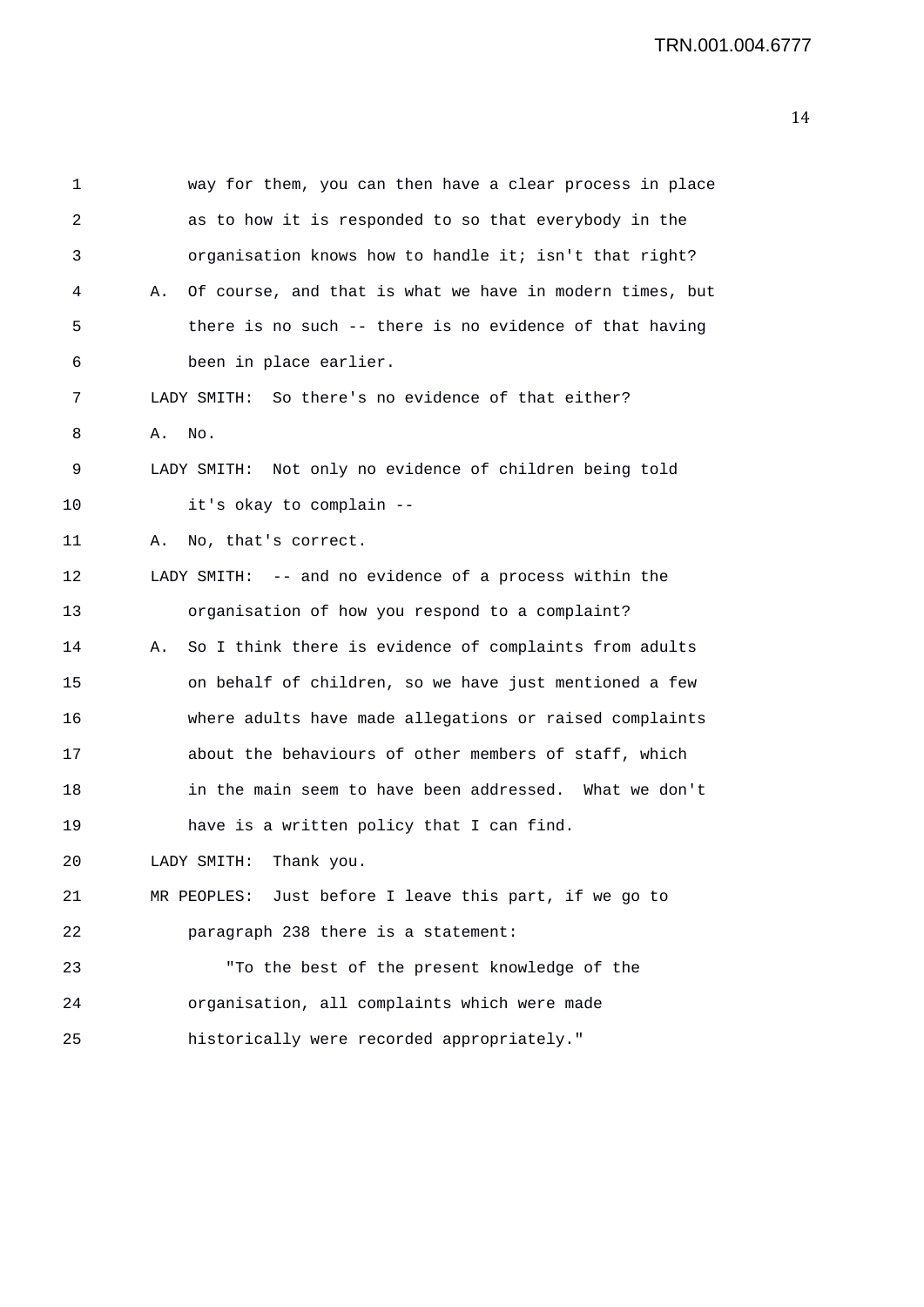| 1  |    | I suppose I would put to you: on the basis of             |
|----|----|-----------------------------------------------------------|
| 2  |    | David's evidence, that wasn't universally the case.       |
| 3  | Α. | Yes, I think I would accept that.                         |
| 4  | Q. | Although you don't wish -- and indeed you say this in     |
| 5  |    | paragraph 239 -- to speculate on what might or might not  |
| 6  |    | have gone unrecorded, but that's an example of something  |
| 7  |    | that appears to have gone unrecorded, that complaint?     |
| 8  | Α. | Certainly in the records that I've looked at I haven't    |
| 9  |    | seen it recorded.                                         |
| 10 | Q. | Just picking up -- I'm not going to return other than --  |
| 11 |    | you may want to say a bit more about Mr Lee. I asked      |
| 12 |    | you a lot about that yesterday. At paragraph 242 I want   |
| 13 |    | to maybe clarify one point with you. You say:             |
| 14 |    | "One highly significant example of children's voices      |
| 15 |    | being heard relates to the abuse complained of by the     |
| 16 |    | witness Rab [I think it was]."                            |
| 17 |    | Can I perhaps put this point. "Heard" is perhaps          |
| 18 |    | putting it too highly. It was overheard on this           |
| 19 |    | occasion, according to the evidence we have heard.<br>The |
| 20 |    | voice wasn't heard through a process or a system: it was  |
| 21 |    | good fortune that Catherine, on a particular occasion,    |
| 22 |    | overheard a conversation and took the matter up on her    |
| 23 |    | own initiative.                                           |
| 24 | Α. | I suppose what we mean by that is these complaints were   |
| 25 |    | heard, overheard, but the organisation heard the          |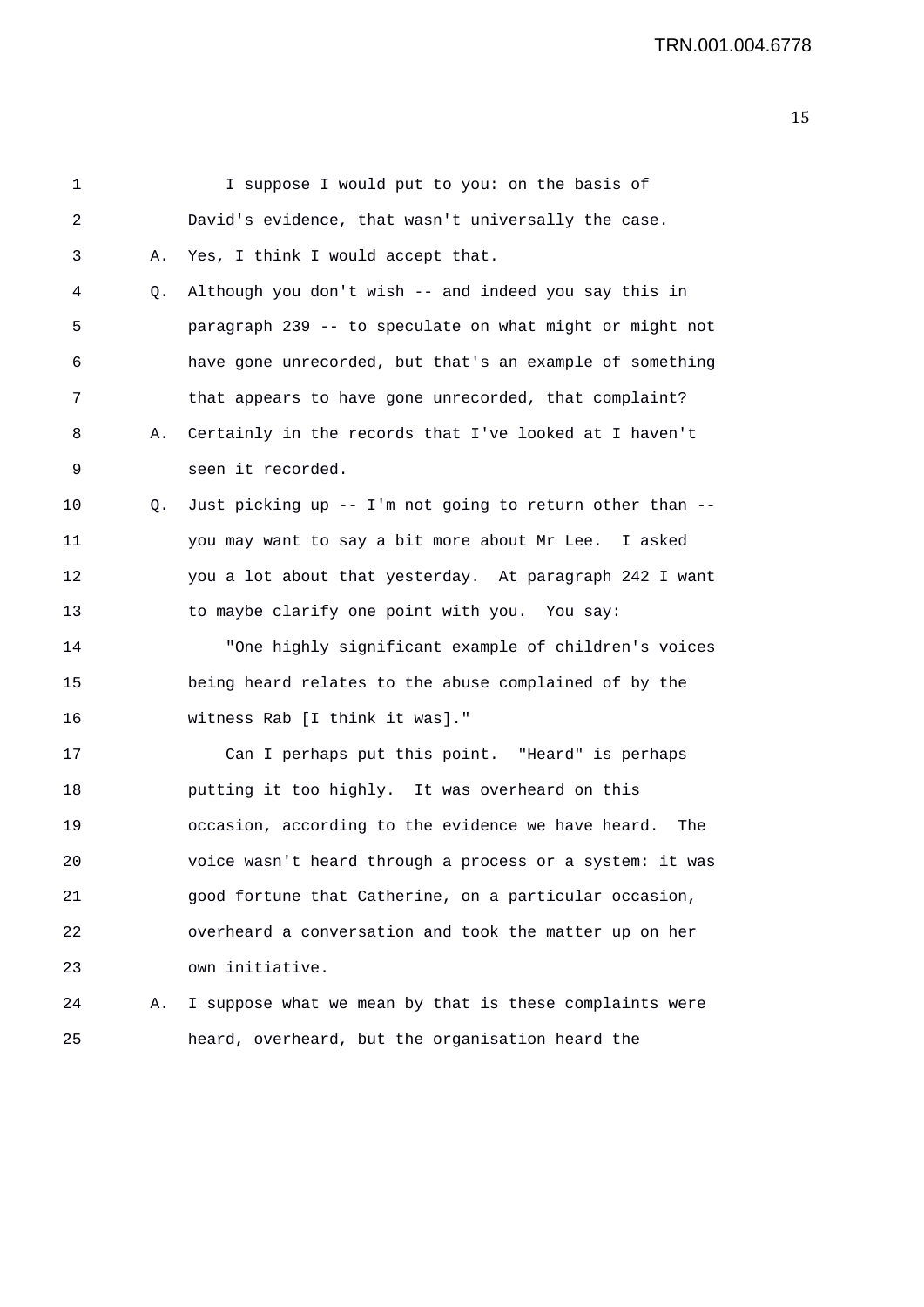1 overhearing of them, took it seriously, and responded to 2 them by having a police -- the police investigate it. 3 LADY SMITH: But you know, SallyAnn, if I remember rightly, 4 it wasn't even that the child was complaining as such to 5 his mate, he was simply telling him, "What I got told 6 was I could have the punishment or his other 7 punishment", words to that effect, I think, wasn't it, 8 Mr Peoples? 9 A. Yes. 10 MR PEOPLES: Yes. 11 LADY SMITH: So he was just telling him what sounded like 12 everybody knew, it was just one of those occasions. 13 A. I think that's correct. I think also that speaks to the 14 strength of the house mother actually of still 15 intervening and speaking to the boys about -- find out 16 more about that, "What do you mean by that, help me to 17 understand", and then taking immediate action. I think 18 she is somebody that in her evidence I was thankful of 19 being there at that time in terms of those children. 20 MR PEOPLES: Although I think she readily accepted she was 21 young and, with hindsight, there were other things that 22 she saw that, had she had her time again, she would have 23 spoken up sooner than that. 24 A. Yes.

25 Q. I think that was the gist of her evidence.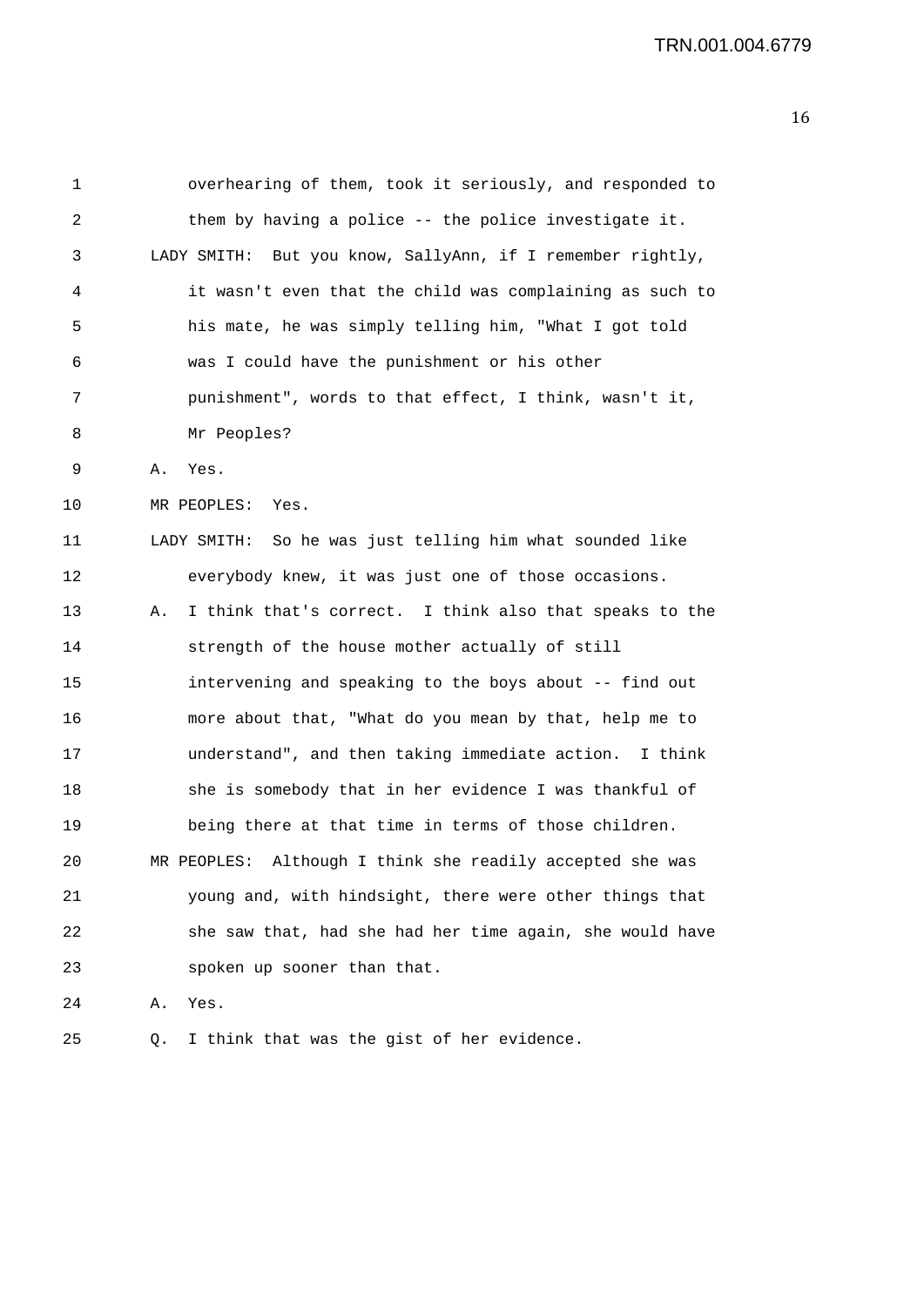1 A. Yes.

| 2  | Q. | She saw things and maybe they didn't register or if she    |
|----|----|------------------------------------------------------------|
| 3  |    | saw them she had a feeling but she didn't think that       |
| 4  |    | having a feeling was not enough to raise a concern.        |
| 5  | Α. | And it was at a time where those gut reactions and<br>Yes. |
| 6  |    | feelings probably weren't as encouraged as they might be   |
| 7  |    | today, for example.                                        |
| 8  | Q. | Yes. I was going to put that to you. If we were            |
| 9  |    | looking at that situation today one would say, well,       |
| 10 |    | even if you just have a suspicion or a feeling but it's    |
| 11 |    | a gut feeling, you should at least raise it so it can be   |
| 12 |    | considered?                                                |
| 13 | Α. | Yes, and we would be encouraging staff to do that.<br>Just |
| 14 |    | tell somebody, have a discussion about it.                 |
| 15 | Q. | As I've said, I'll leave future developments for           |
| 16 |    | tomorrow so that we can maybe talk about that tomorrow     |
| 17 |    | rather than today, if I may leave it.                      |
| 18 |    | So can I lastly turn to the section that's headed          |
| 19 |    | "Response to the evidence available to date". In that      |
| 20 |    | section of the statement, you do address some general      |
| 21 |    | issues that you feel have emerged from the evidence, and   |
| 22 |    | I'll maybe take you to these in a moment.                  |
| 23 |    | Can I just, at this point, take one matter, because        |
| 24 |    | I've been asked to raise it, to do with evidence we did    |
| 25 |    | It's to do with certain information about<br>hear.         |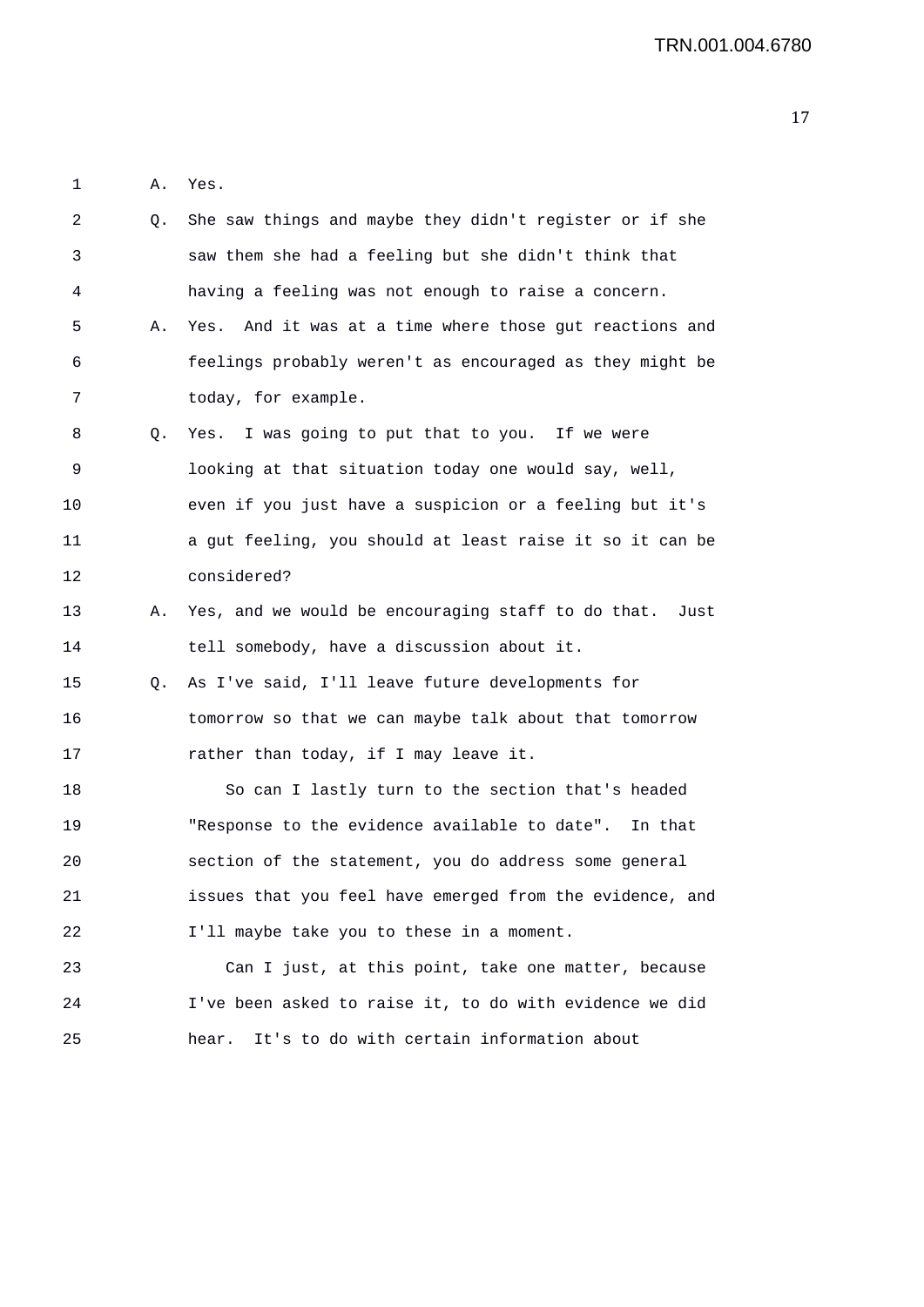1 and 1 which was provided from, I think, his 2 records. I think I put that information in the form of 3 a question to Tom, who had been a former employee of one 4 of the Aberlour units -- BHI

5 A. Yes.

6 Q. -- where BHI was resident, against 7 a background where it appeared that **ELL** was 8 making some sort of allegation of restraint that was 9 inappropriate or forcible or caused him injury. That 10 was the general background. BHI BHI

11 The fault may have been mine, but I understand -- 12 I've been asked to raise: what was the purpose of 13 providing this information and directing us to it and to 14 ask Tom about it? I may not have accurately conveyed 15 what you were trying to convey, but can you tell us from 16 your standpoint what you thought was the significance of 17 that information in the context of this particular 18 matter that arose? I have just been asked to see if 19 I can clarify that and ask you to tell us why.

20 A. Yes. I'm glad you've raised this issue because I think 21 it's a good opportunity for Aberlour to clarify their 22 position on this because it has caused some concern in 23 terms of how that might have been heard by people in 24 terms of the question.

25 So we were very clear that here was a witness who,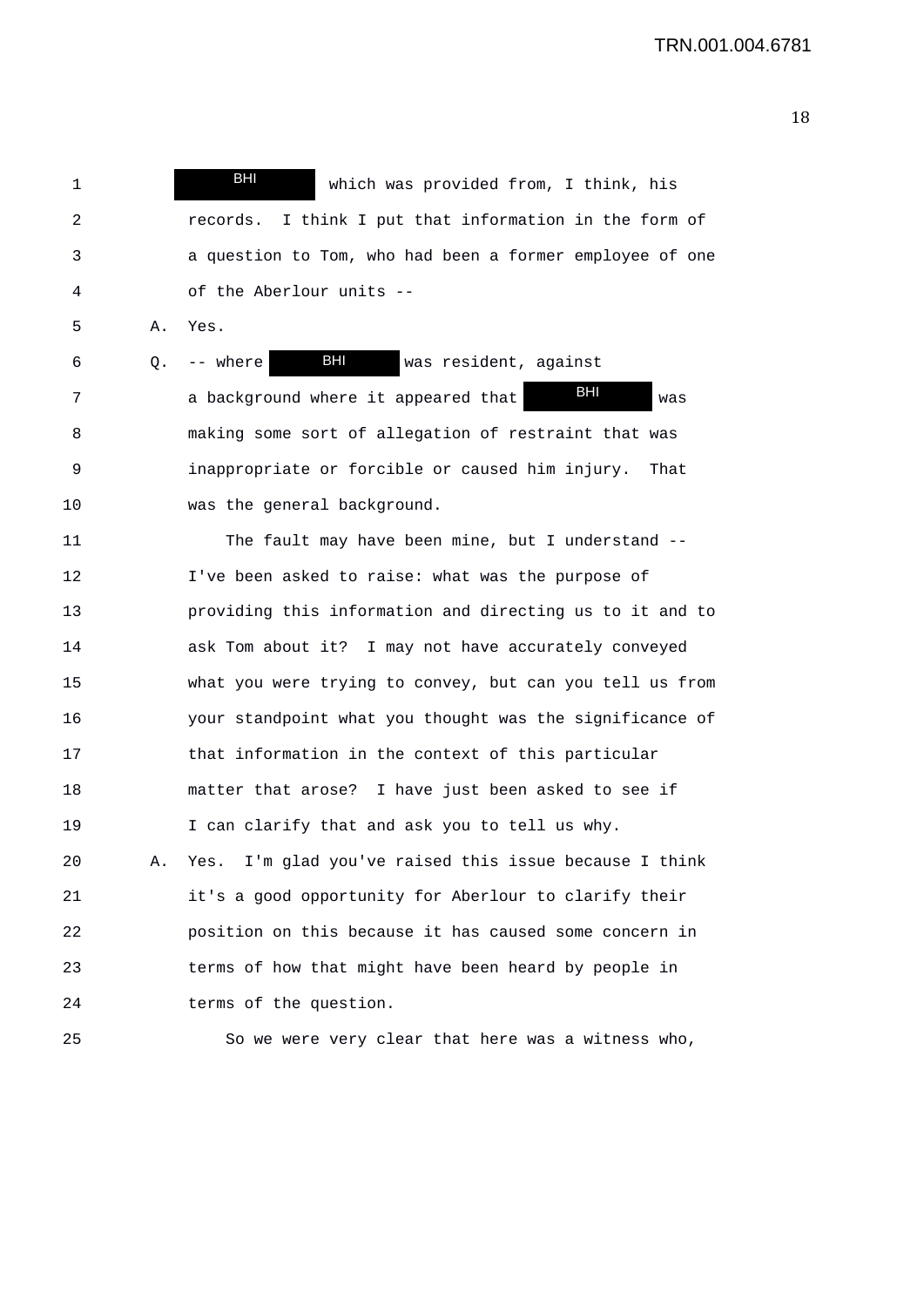1 yes, was making an allegation in relation to restraint, 2 but actually was also within his own testimony and also 3 his oral evidence in actual fact -- had talked about 4 having a good time at Aberlour. Our records certainly 5 suggested that actually this was a young man with 6 significant issues in his background that at times led 7 to quite distressed behaviour. So our intention was to 8 try to understand what did that mean.

9 The actual questions we wanted to pose to the 10 witness were: did he recall who this young man was, 11 could he describe the issues, if any, that he presented 12 to (a) staff and (b) other young people in the house?

13 Those were the questions we wanted asked because 14 what we wanted to understand more fully, based on his 15 testimony and our records, was he did come to us with 16 significant distress and there were all sorts of good 17 reasons for that and terrible background reasons for 18 that but we wanted to understand the journey he was on 19 with Aberlour, which took him, with a fairly short time 20 frame, actually -- I think just over a year -- to the 21 point where he was able to return to his mother and his 22 behaviour had been regulated, albeit potentially 23 temporarily at that point, but he could rejoin his 24 family. That was the intention of trying to understand 25 more about that young person and some of the --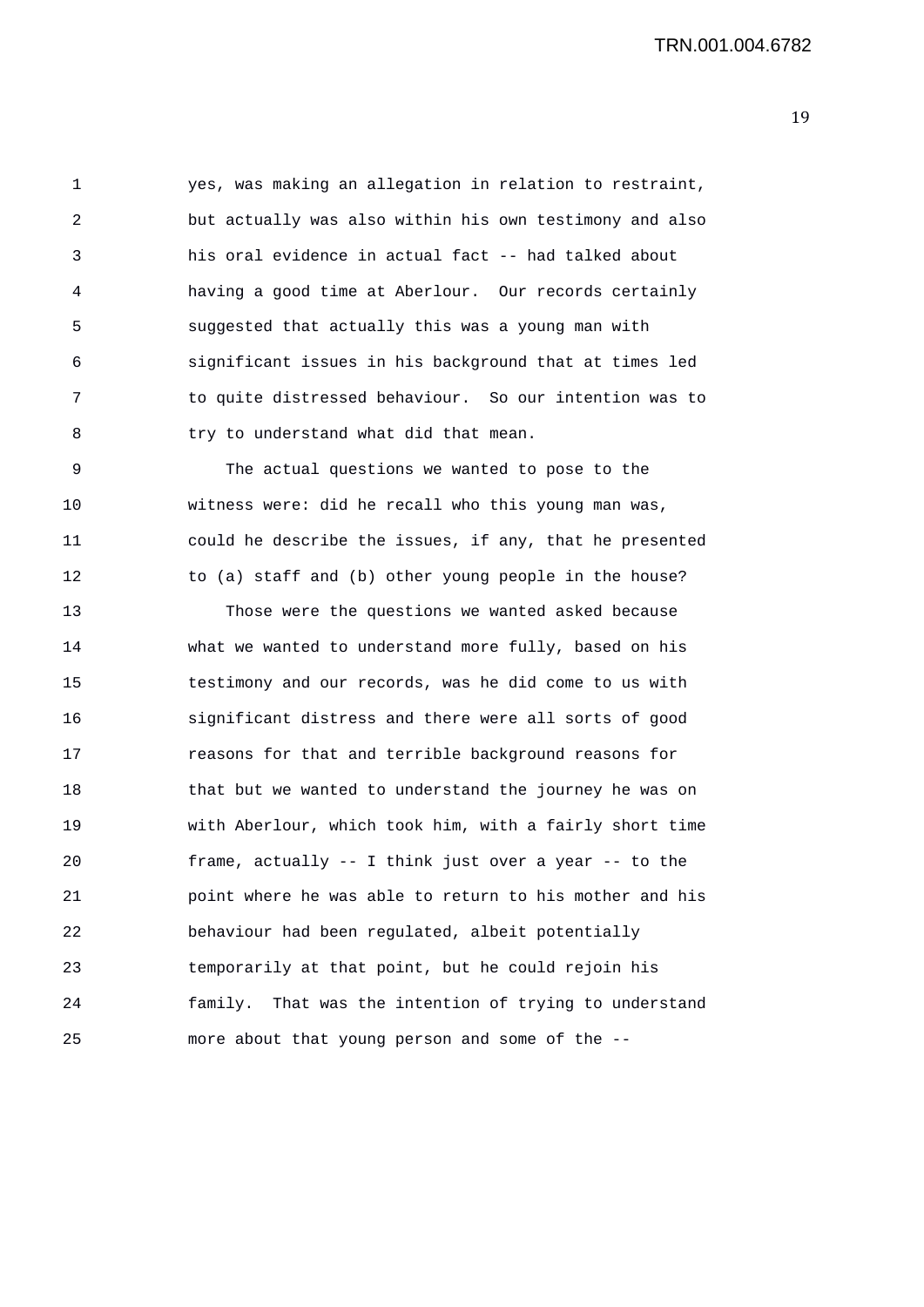1 Q. So it wasn't related to any evidence he was given either 2 in writing or orally to the inquiry, the points he was 3 making, it was just to put a context into the matter 4 he was raising? Would that be a fair comment? 5 A. There was a context in terms of what staff -- it was 6 certainly not a description of his character, which was 7 what we were concerned it sounded like on the day. 8 Q. If I can put it quite clearly: you weren't, by putting 9 this information in play, attempting in any way to 10 discredit or attack the evidence he was giving? 11 A. Absolutely not. 12 Q. You want to make that clear? 13 A. Absolutely not. I would make a general point here that 14 we are very grateful actually as an organisation to 15 every applicant that has come forward and we would 16 encourage other applicants who -- potential applicants 17 to consider coming forward because we, like you, want to 18 get to the truth of the matter in terms of the history. 19 Q. And you'll be aware that one of the questions I was 20 asked to raise about this matter was: how a child should 21 be dealt with who displays aggression or physically 22 assaults staff or others or is physically or verbally 23 abusive or is truanting? How should a child in that 24 situation be dealt with? Maybe I'll give you the chance 25 just to answer that question that I've been asked to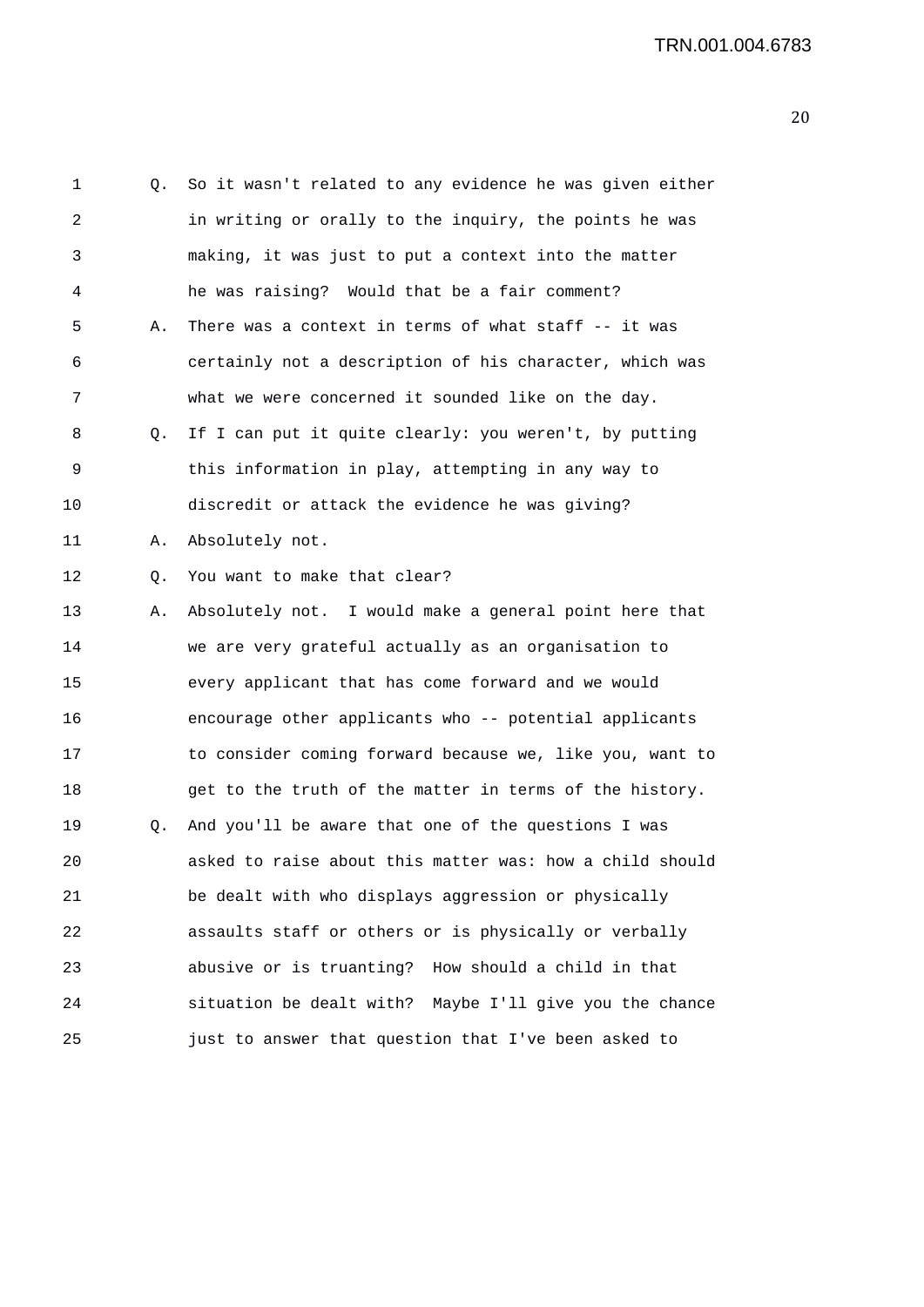| 1  |    | put.                                                     |
|----|----|----------------------------------------------------------|
| 2  | Α. | Well, I think our approach to that is quite clear, that  |
| 3  |    | there is no one-size-fits-all approach, that every child |
| 4  |    | needs to be assessed individually and a care plan put    |
| 5  |    | around them, which meets their needs. What I would say   |
| 6  |    | to you very clearly is that, especially in our houses in |
| 7  |    | Fife, we support some very distressed children.<br>No    |
| 8  |    | children who's distressed would be treated in any kind   |
| 9  |    | of unfavourable way to the rest of the children.         |
| 10 |    | They're dealt with with compassion and love and we try   |
| 11 |    | to support them through that distress to help them to    |
| 12 |    | regulate their behaviour.                                |
| 13 | Q. | I think we may hear tomorrow that there are attempts to  |
| 14 |    | try and move forward from the CALM approach.             |
| 15 | Α. | Yes.                                                     |
| 16 | Q. | We'll leave that until tomorrow, if I may.               |
| 17 |    | Can I just ask the final question I've been asked to     |
| 18 |    | ask: that sort of behaviour that we've been talking      |
| 19 |    | about on the part of a child, would that ever justify    |
| 20 |    | any form of abuse of the child, whether verbal or        |
| 21 |    | physical? No doubt you can answer that.                  |
| 22 | Α. | Absolutely not.                                          |
| 23 | Q. | Is there anything else you want to add about that        |
| 24 |    | particular matter?                                       |
| 25 | Α. | No.                                                      |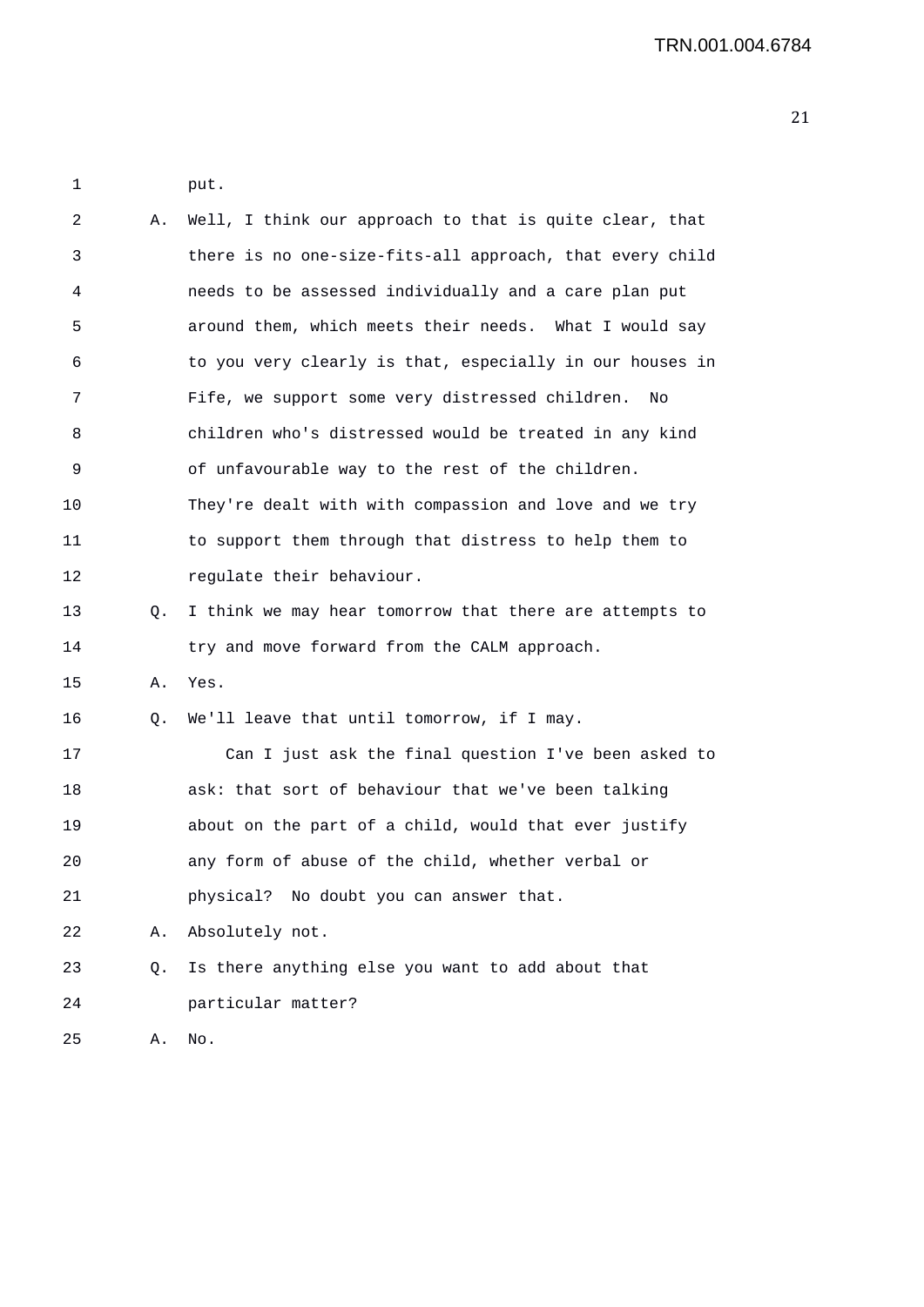1 Q. Do you think we've covered it adequately? 2 A. That's fine. 3 Q. Thank you very much. 4 More generally, you have a response to the evidence 5 and maybe I can ask you to turn to that now. I think 6 you may want to add some additional points and I'll ask 7 you to do that when we've gone through what's in the 8 statement. 9 A. Yes, please. 10 Q. I understand you'd like to add some additional comments. 11 If we start with what you describe as general issues 12 at paragraph 277 that arise from a consideration of 13 evidence of the applicants that the trust wishes to 14 address. 15 The first issue there is 278, the separation of 16 sibling groups within the orphanage. I'll hand over to 17 you to tell me what you would like to say on that matter 18 on behalf of the trust. 19 A. We have a fairly full statement within the 20 organisational statement. Would you like me to 21 summarise that? 22 Q. You can read as much as you want, but a summary would be 23 sufficient if that reflects what you're trying to 24 convey. 25 A. There are acceptances throughout the organisational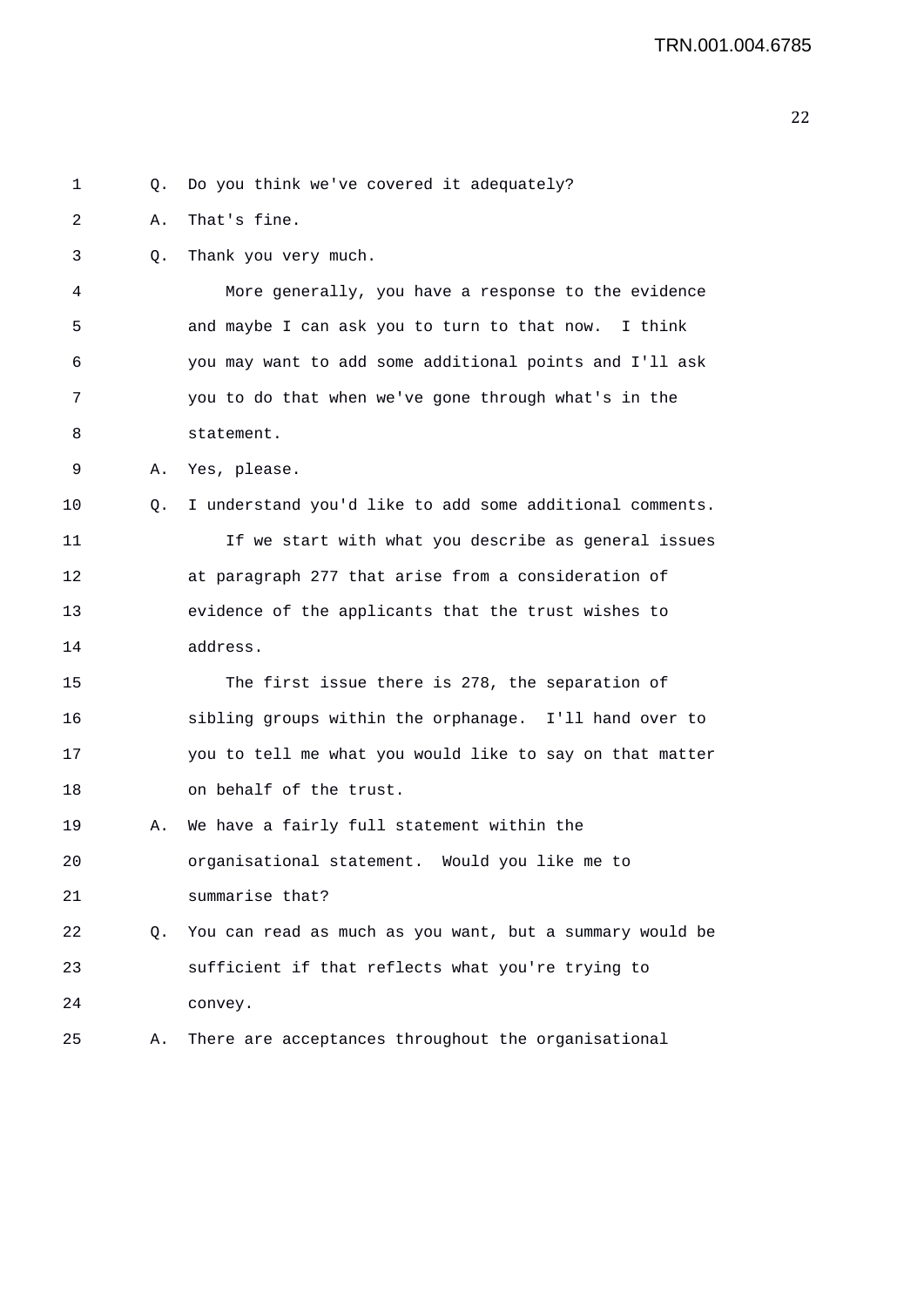1 statement that there were times where siblings were 2 separated, where contact was limited, either on the 3 grounds of sex or age. We accept that for some that was 4 very distressing and we hope -- we truly apologise to 5 children who had the experience of that. 6 We have not tried to excuse that behaviour. We 7 should have and could have worked harder to make sure 8 that children, whilst they were in the orphanage and 9 after they had left the orphanage, actually were able to 10 maintain sibling contacts and contact with their 11 brothers and sisters. 12 Q. I'll maybe take you to a few passages, I think. It's 13 accepted at 280: 14 "Firstly, it was also the norm for children in 15 practice to change houses." 16 A. Yes. 17 Q. I don't know what you think now, but we hear evidence 18 about how it's unsettling to move from care setting to 19 care setting. Is it just as unsettling sometimes to 20 move from one unit to another unit within a single care 21 setting? 22 A. Children have individual responses to moves and there's 23 certainly good evidence to suggest that they need some 24 level, in fact a high level, of continuity of care in 25 order for their emotional well-being to be maintained.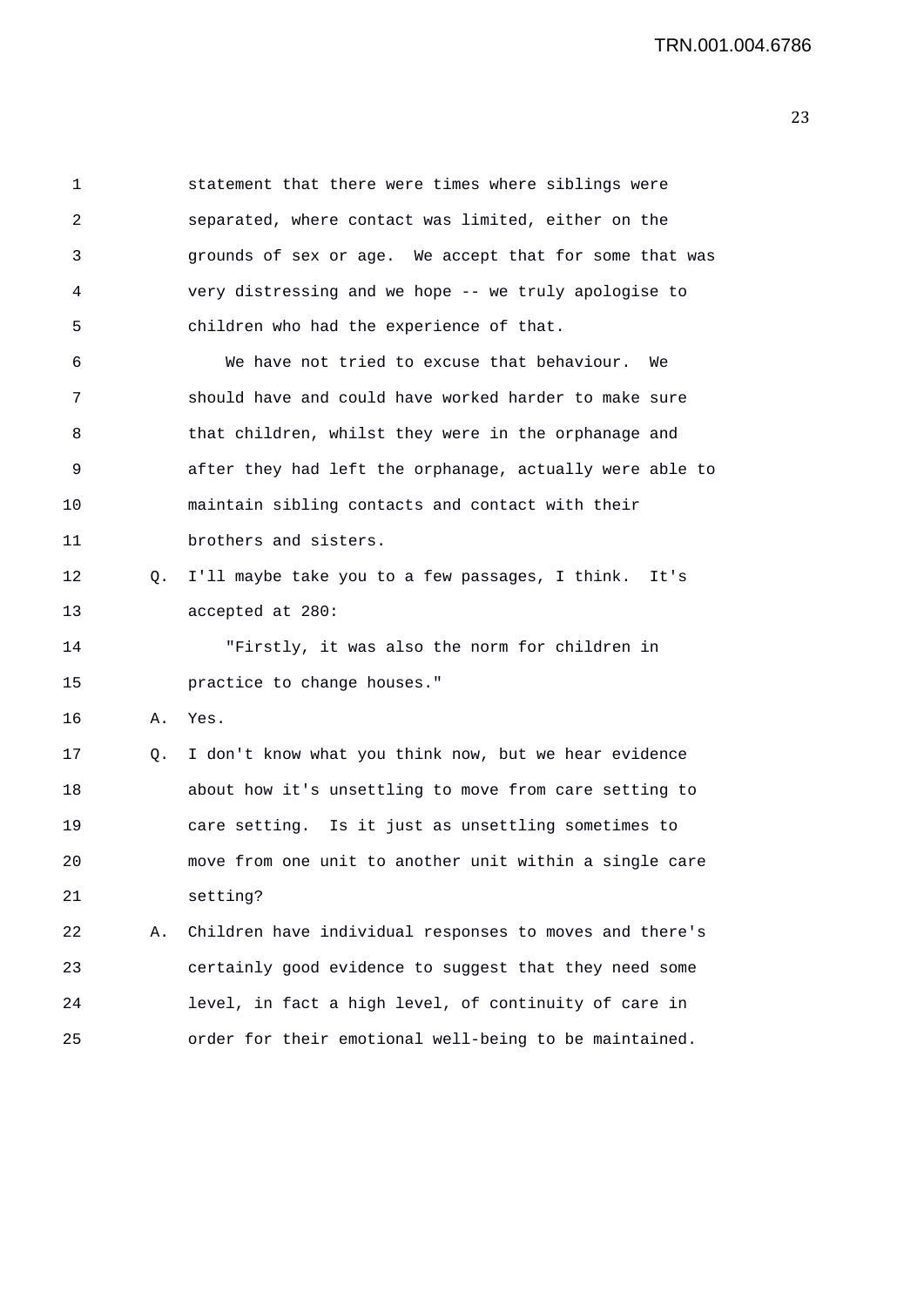| 2  |    | houses, if the care arrangements are consistent with the  |
|----|----|-----------------------------------------------------------|
| 3  |    | same adults, that would be likely to produce less         |
| 4  |    | distress than changing relationships with adults.         |
| 5  | Q. | But I suppose if we don't have -- if you have one team    |
| 6  |    | of carers in the first setting that are good but the      |
| 7  |    | next team are not good, that's where the problem arises,  |
| 8  |    | that's more likely to have a negative outcome?            |
| 9  | Α. | Yes.                                                      |
| 10 | Q. | So you're trying to get consistency whichever stage       |
| 11 |    | you're at and whichever team you're placed with?          |
| 12 | Α. | Yes.                                                      |
| 13 | Q. | And that would be true today?                             |
| 14 | Α. | Absolutely. There is much evidence currently in           |
| 15 |    | Scotland of children -- in fact many of the children we   |
| 16 |    | look after in our Fife houses have been through repeated  |
| 17 |    | placements and come with significant issues in relation   |
| 18 |    | to attachment.                                            |
| 19 | Q. | Before they come to you?                                  |
| 20 | Α. | Yes.                                                      |
| 21 | Q. | That's been a real problem historically, hasn't it?<br>We |
| 22 |    | see when we look at the records, the backgrounds, it's    |
| 23 |    | not perhaps just a difficult family background for many,  |
| 24 |    | but they've also had multiple placements?                 |

 $20$ 

1 So depending on what you mean in terms of moving between

25 A. Yes, and it's also a current issue in terms of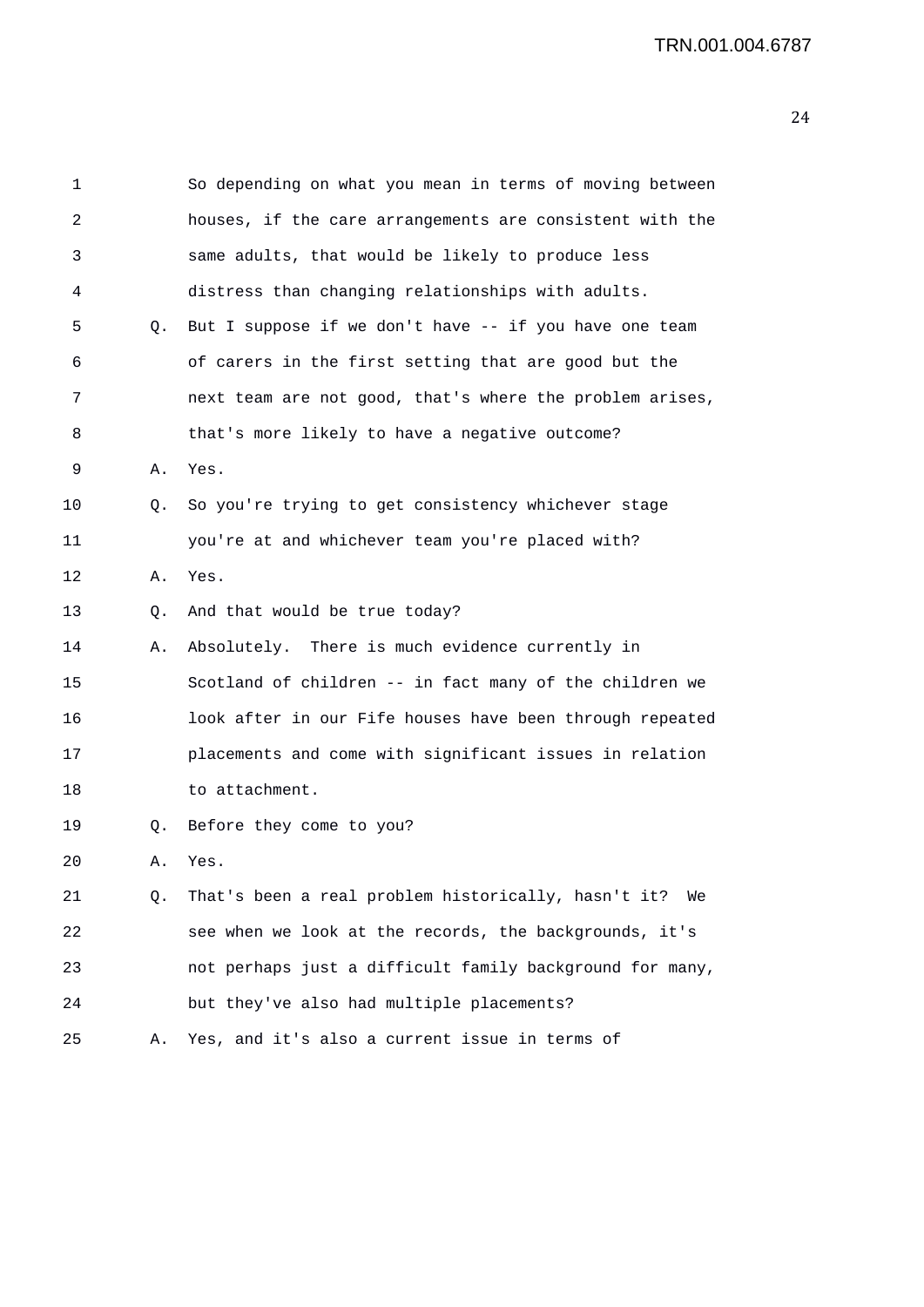1 sibling/brother and sister contact. Currently, Who 2 Cares? are looking at that as a significant issue and 3 the Care Review is looking at it as a significant issue 4 that children are still separated from brothers and 5 sisters. 6 Q. Can you give us examples of maybe the situations that 7 are causing concern? 8 A. So you don't always have all children in a family being 9 received into care. So a child could be in one care 10 placement, another child could be at home, for example. 11 There are other examples of children being in different 12 care settings. So the contact between brothers and 13 sisters at times is limited for all sorts of different 14 reasons, but the impact on the child, if they have 15 a strong connection with their brother or sister, is 16 very real. 17 Q. Currently, there's a lot of consideration of what's 18 called adverse childhood experiences and how to address 19 those because of the impact they have in later life. 20 A. Yes. 21 Q. In a sense, is that issue that you've raised, on one 22 view, an adverse childhood experience? 23 A. Yes, yes. It's connected to the loss of an important 24 relationship. We could discuss adverse childhood 25 experiences for a long time. I take a broader view than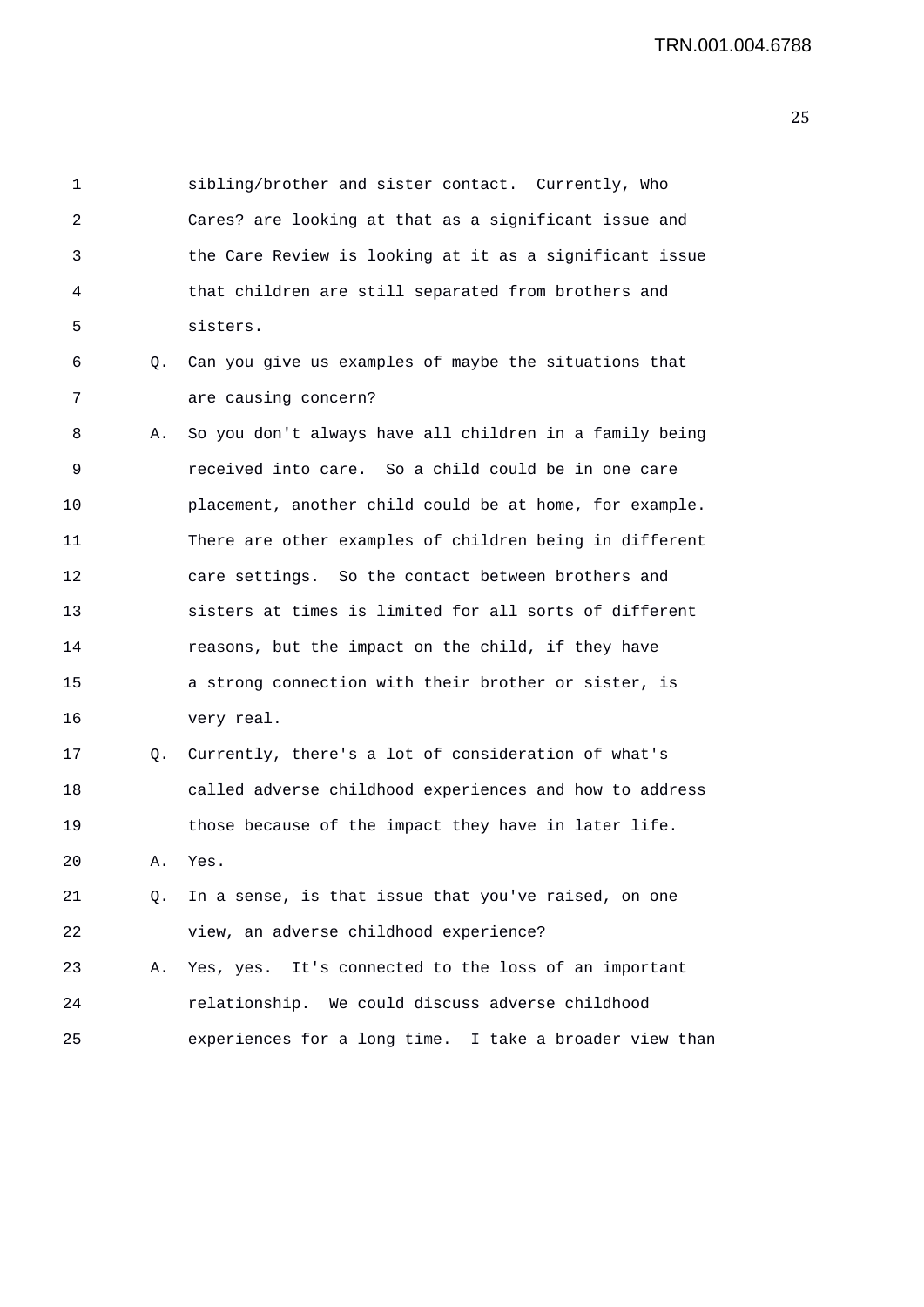| 1  |           | the ten original contexts of adverse childhood           |
|----|-----------|----------------------------------------------------------|
| 2  |           | experiences, but certainly within my view it is an       |
| 3  |           | adverse experience if you have a significant             |
| 4  |           | relationship that is interrupted or lost, yes.           |
| 5  | $\circ$ . | I think, and I don't know whether it was a personal view |
| 6  |           | that Alice Harper -- I don't know if you heard all her   |
| 7  |           | evidence. She expressed a personal view about the        |
| 8  |           | general concept of separation of siblings and how she,   |
| 9  |           | on reflection, thought that that made things worse       |
| 10 |           | because there was not just the separation from parents   |
| 11 |           | but separation from other siblings within the            |
| 12 |           | establishment.                                           |
| 13 | Α.        | Yes, and I think on the occasions where that's happened, |
| 14 |           | we've heard evidence from applicants from Aberlour where |
| 15 |           | that remains, into their adulthood, a huge issue for     |
| 16 |           | them and we apologise unreservedly for that. There       |
| 17 |           | should have been more wisdom applied to maintaining      |
| 18 |           | those relationships.                                     |
| 19 | Q.        | I think you say at 281 -- and this is looking at the     |
| 20 |           | historical position -- that really you haven't been able |
| 21 |           | to find firm evidence of sibling groups being kept       |
| 22 |           | together historically, particularly if we look at the    |
| 23 |           | orphanage years.                                         |
| 24 | Α.        | Yes.                                                     |
| 25 | Q.        | I'm not sure, but does the group home years -- is there  |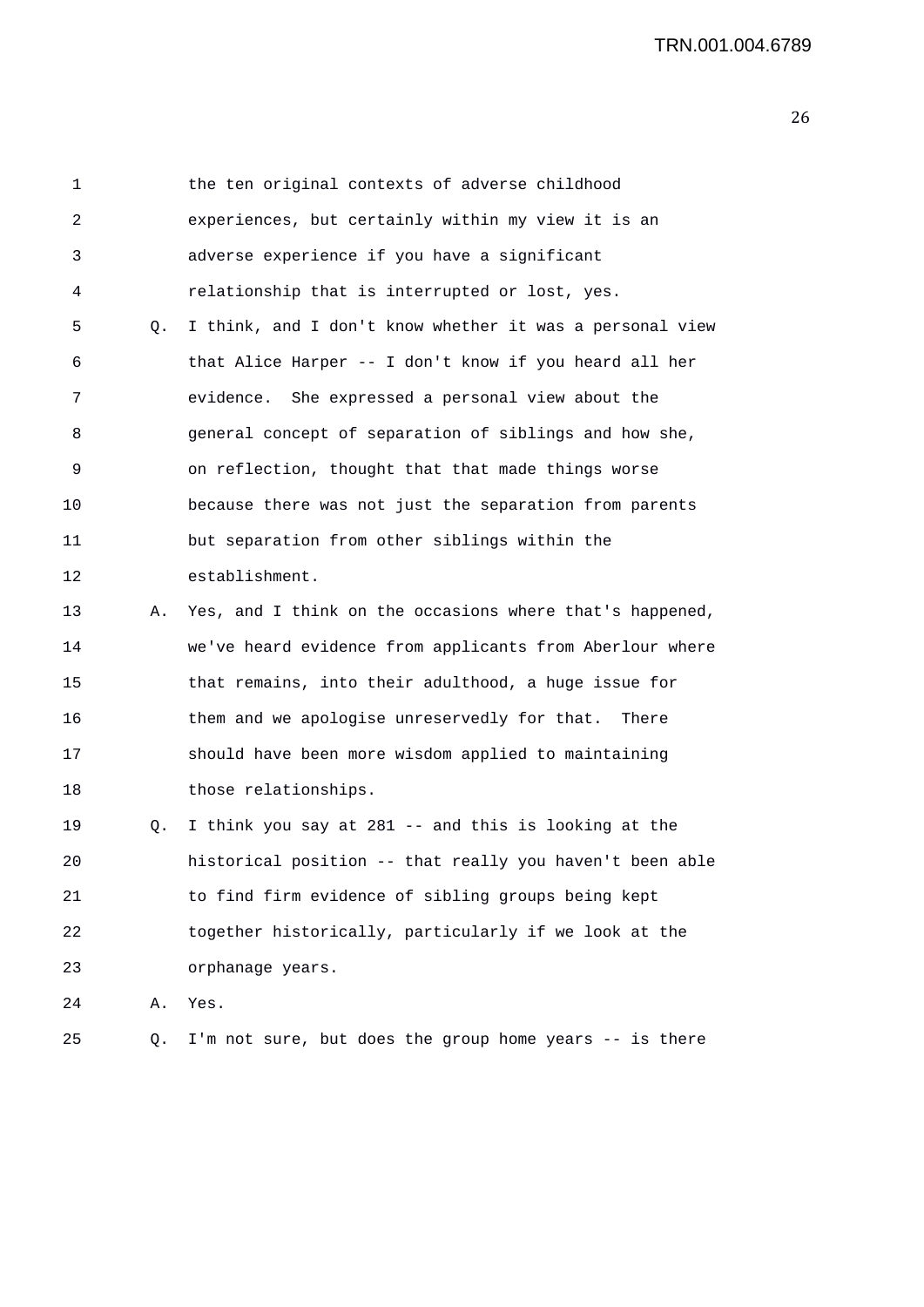| 1       |    | more of that happening?                                  |
|---------|----|----------------------------------------------------------|
| 2       | Α. | There is certainly evidence of sibling groups moving     |
| 3       |    | into specific group homes across an age range, yes, but  |
| 4       |    | I can't say that that was done exhaustively in terms of  |
| 5       |    | the children that we were looking after.                 |
| 6       | Q. | Or done as a matter of policy unless there were          |
| 7       |    | exceptional reasons to depart from the policy?           |
| 8       |    | You haven't found something as tight as that?            |
| 9       | Α. | I haven't found a policy. There's certainly reference    |
| 10      |    | in the minute books to an eagerness for children to be   |
| 11      |    | moved with the rest of their family.                     |
| 12      | Q. | You say -- and I'll just take this from you -- at        |
| 13      |    | paragraph 82 -- it's an amplification I think of what    |
| 14      |    | you summarised:                                          |
| 15      |    | "It is also accepted that there is no evidence of        |
| 16      |    | any firm, deliberate or consistent policy or practice of |
| 17      |    | seeking to organise the facility or positively promote   |
| 18      |    | regular and good quality contact between siblings."      |
| 19      |    | You haven't been able to find --                         |
| $20 \,$ |    | In the orphanage, no.                                    |
| 21      | Q. | For the orphanage? But maybe in the group home years     |
| 22      |    | there's perhaps more of a tendency to --                 |
| 23      | Α. | There was more of a move to family groups in the group   |
| 24      |    | home years.                                              |
| 25      | Q. | And indeed, if we go to paragraph 283, you say:          |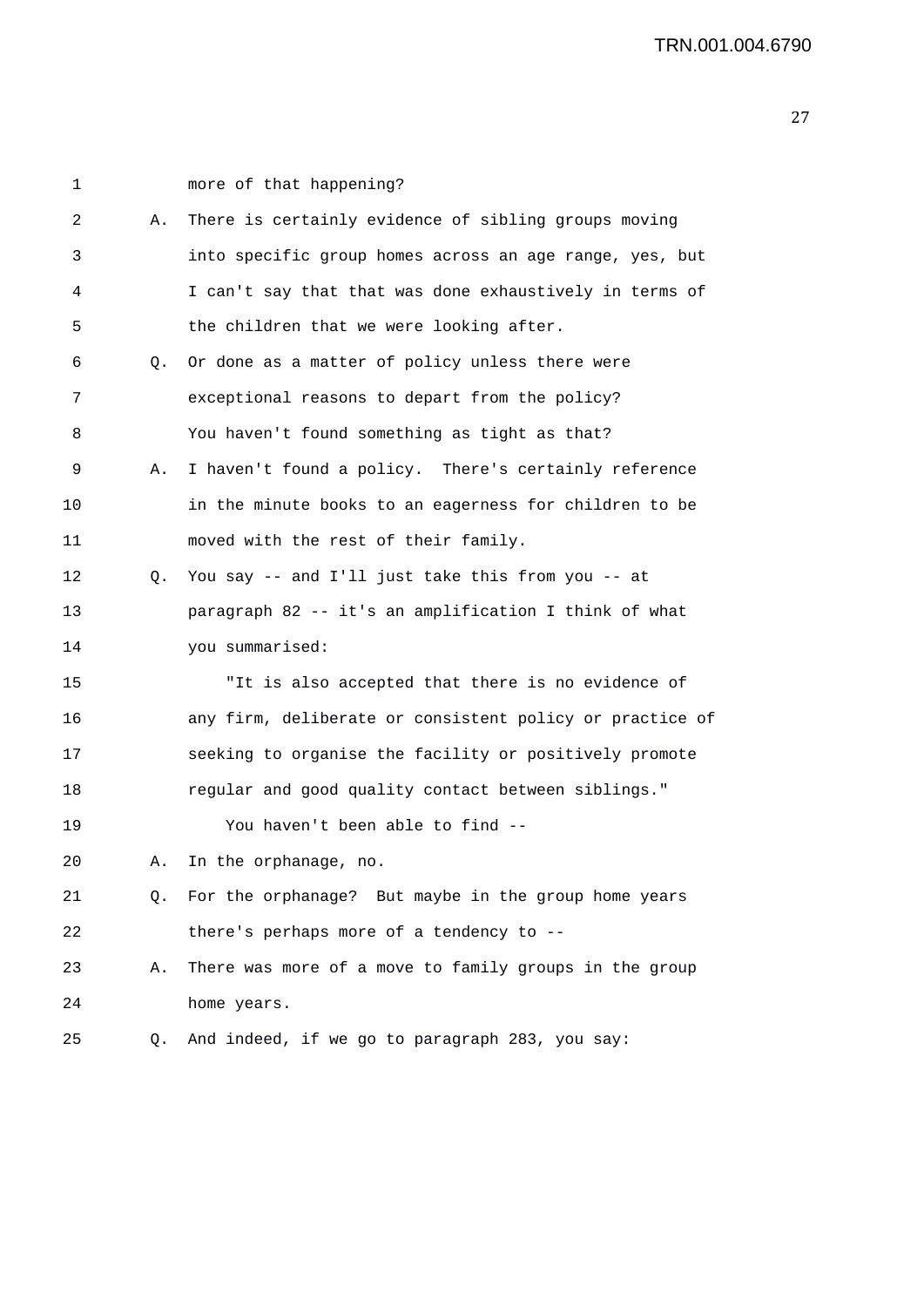1 "It's further accepted that the lack of a system to 2 ensure that contact details for young people who were 3 leaving the orphanage at school-leaving age or shortly 4 thereafter were made available to younger siblings 5 hampered the ability of those younger siblings to keep 6 in contact with family members who had moved on before 7 them. As a result, the trust did not do all it could 8 have done to assist those younger siblings in building 9 or maintaining a potentially supportive family network 10 with their older siblings for their future life and for 11 that the trust is truly sorry." 12 **Is that one of the points you're making?** 13 A. Yes, absolutely. 14 Q. Again, I think this just reinforces the point you've 15 made and summarised earlier today. At paragraph 287 16 I think you return to that matter and I'll just read 17 out: 18 "It is accepted that work to keep siblings together 19 in contact within the orphanage or in contact as some 20 siblings left was not standard, especially across the 21 early periods of the trust. The trust apologises to any 22 young person who feels that this has had a detrimental 23 effect on their family relationships." 24 I think we've heard evidence that for some children 25 that has had a significant effect.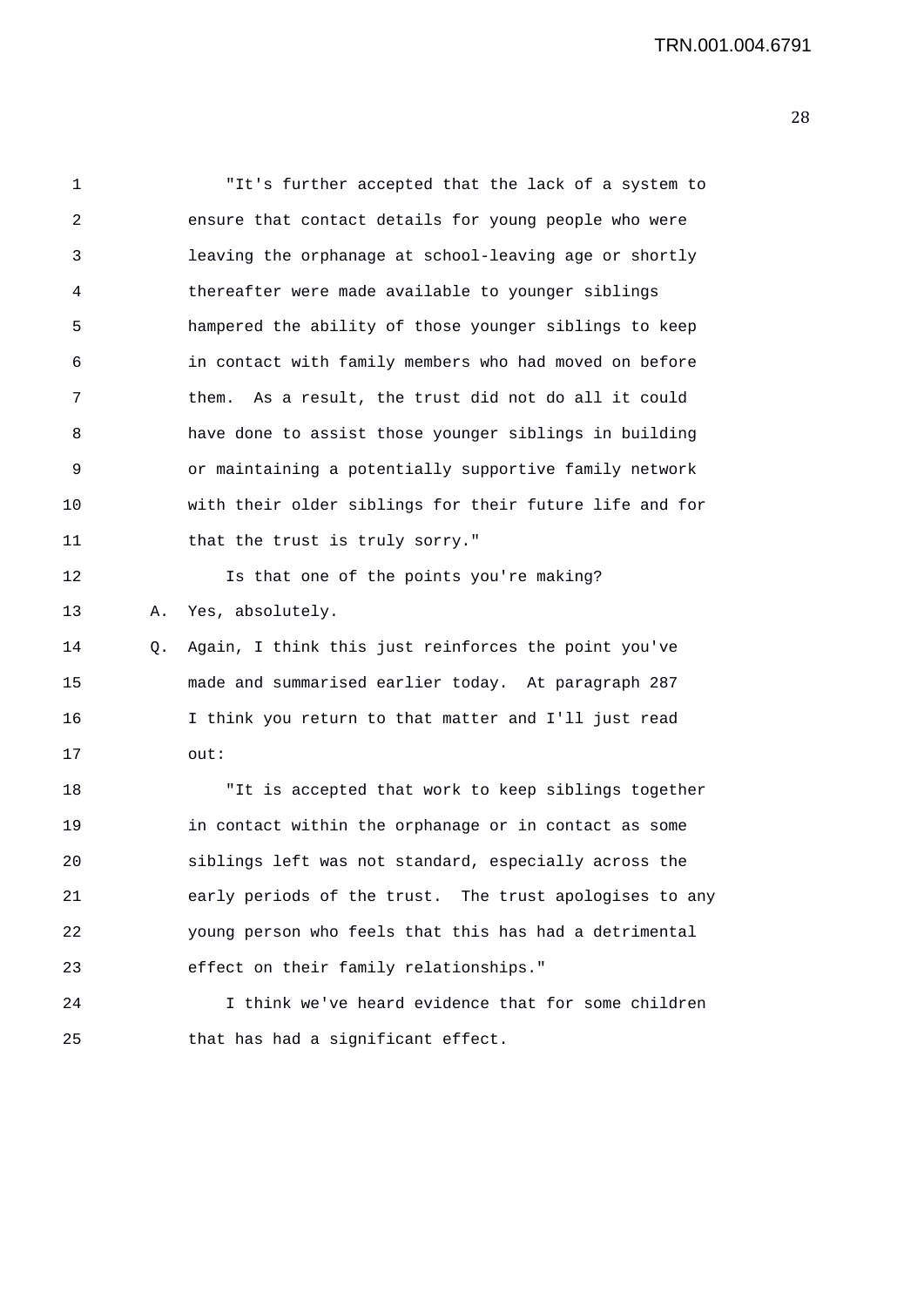1 A. Yes.

- 2 Q. The next issue that you raise in the response is another 3 general issue that you wish to address and that is the 4 issue of preparation of young people for departure from 5 the trust. Again, can I ask you perhaps to just set out 6 and summarise what points you want to make in relation 7 to that issue.
- 8 A. Yes. This came up in the evidence of a number of 9 applicants and it's something that certainly, when I was 10 hearing that evidence, I felt particularly affected by. 11 That was for those young people who had lived in the 12 orphanage, for many of them, for a considerable period 13 of time and their movement/departure from the orphanage 14 seemed very sudden, was not explained and had left them 15 feeling quite distressed.

16 I certainly felt that that was very powerful 17 evidence in terms of my response to it, as was the 18 evidence of other applicants. But it certainly seemed 19 to me that even if the local authority, which in most 20 cases it would be the local authority, had taken 21 a decision to move the child or if the child was even 22 being moved to an approved school, whatever that was, 23 there must have been a time, a window, where there could 24 have been some preparatory work done with the child or 25 young person. I regret to say that that doesn't seem to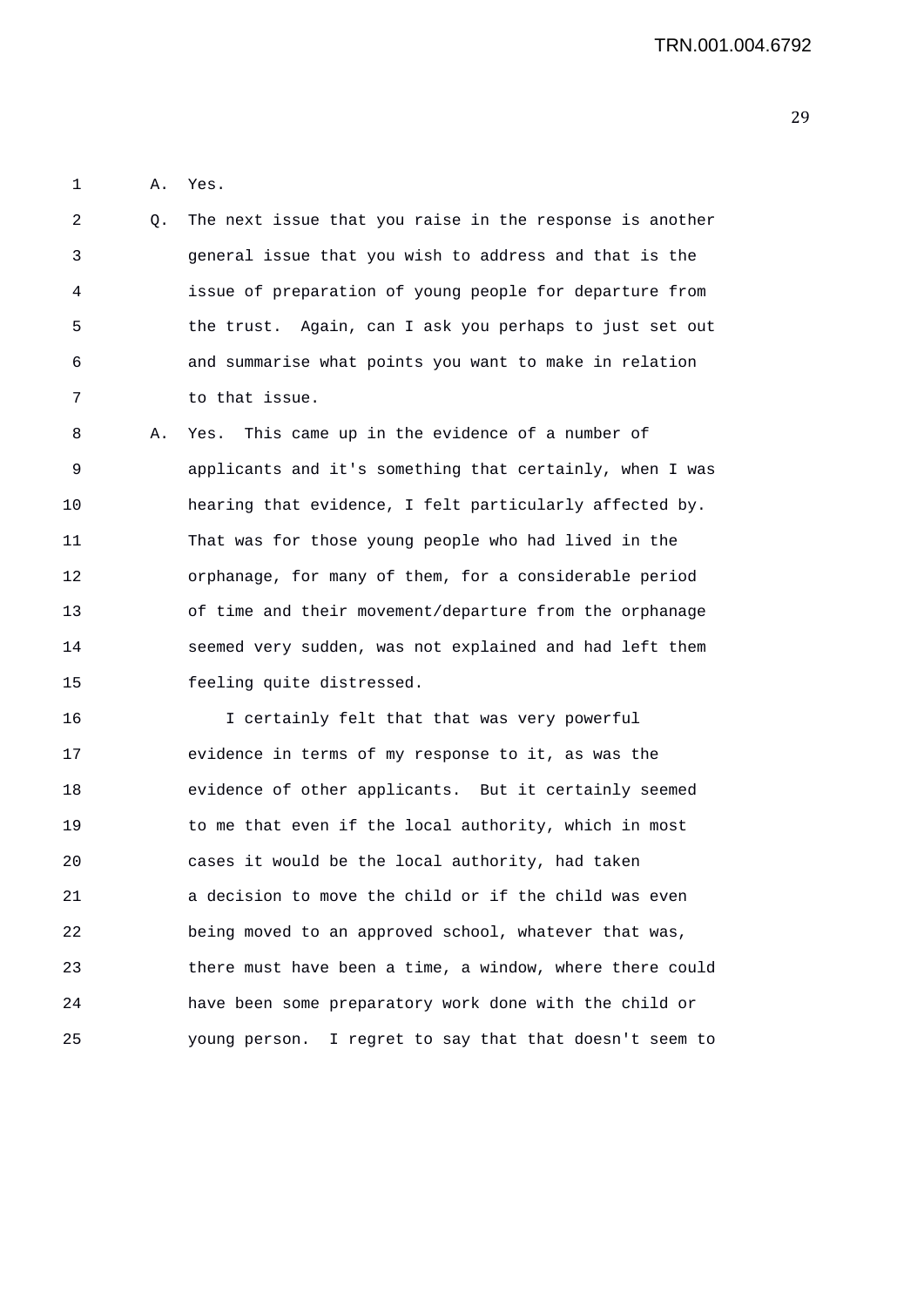```
1 have taken place and that's something that should have 
2 been done and we are deeply sorry to anybody who had 
3 that experience. 
4 Q. I think you make these points. I don't think I need to 
5 go through it because I think you've said it, 
6 effectively. We see you making that point at 289 and 
7 again at 290 you concede that: 
8 "The level of preparation for departure was not 
9 always substantial, or in some cases sufficient, and 
10 sincere apologies are offered for this." 
11 1 I think that's what you're telling us today?
12 LADY SMITH: That would be in stark contrast to what would 
13 happen within the family home if the family, for 
14 example, was moving to another town or another village, 
15 or if for some reason a child was going to have to live 
16 away from the family home for a while, perhaps because 
17 parents were going somewhere else to work or whatever? 
18 A. Absolutely. 
19 LADY SMITH: Parents living in a family with children would 
20 take great care to prepare them for the momentous moment 
21 that was coming in their lives, wouldn't they? 
22 A. They would. 
23 MR PEOPLES: At 292 you basically set out the trust's 
24 position, but can you read this for us? 
25 A. "The trust readily accepts that for some children, they
```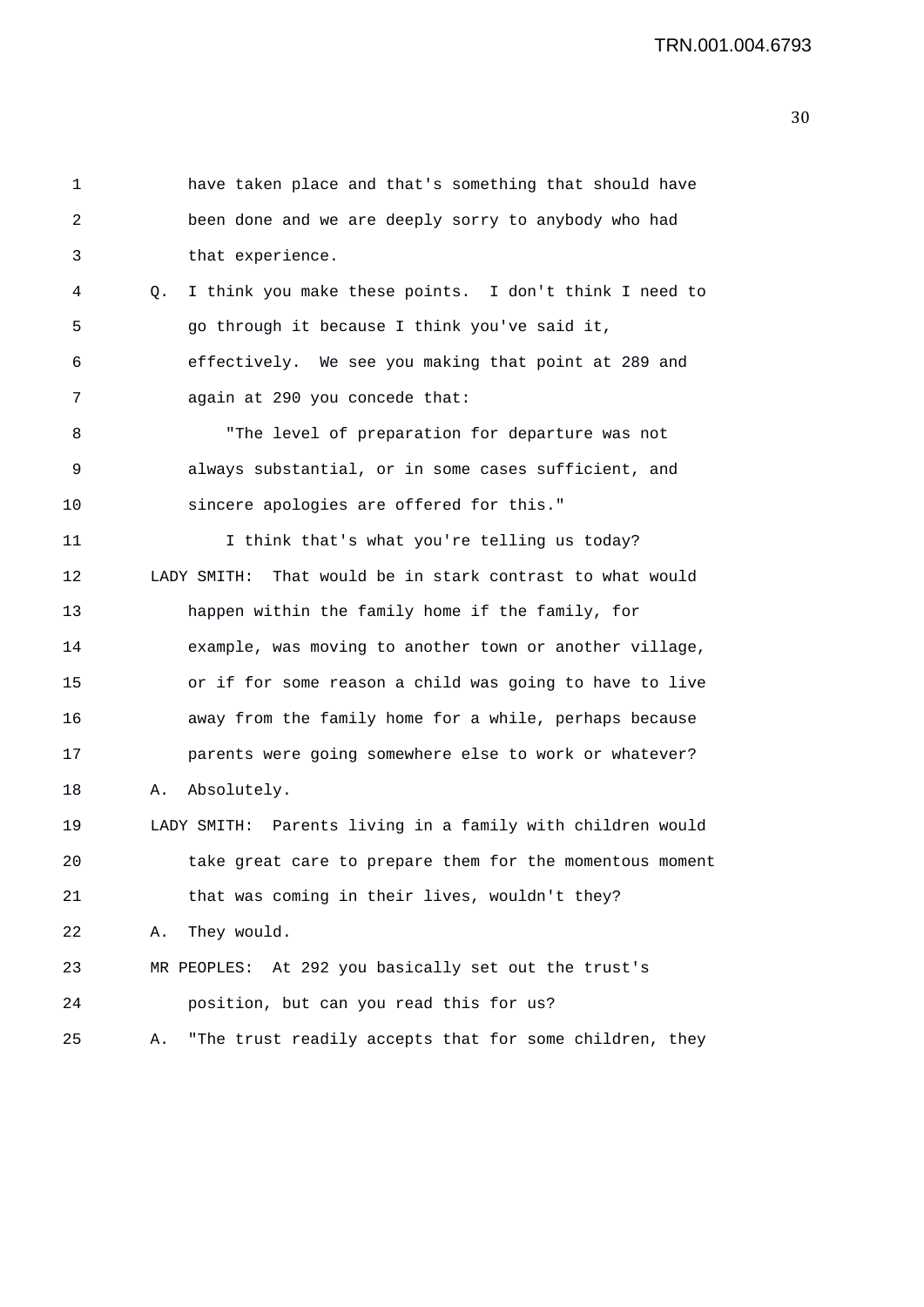| 1  |    | fell short of making best and fullest use of the limited |
|----|----|----------------------------------------------------------|
| 2  |    | information they were given or of time available to them |
| 3  |    | after becoming aware of an imminent departure so as to   |
| 4  |    | best prepare the young person who was leaving.<br>This   |
| 5  |    | left young people feeling confused, distressed and       |
| 6  |    | isolated and for that the trust is truly sorry."         |
| 7  | Q. | The third issue that is addressed in the organisational  |
| 8  |    | statement, or a third issue, starts at paragraph 302.    |
| 9  |    | I'll maybe ask you to turn to that paragraph. It's to    |
| 10 |    | do with the issue of corporal punishment and that        |
| 11 |    | obviously has featured because we've heard a lot of      |
| 12 |    | accounts of punishments or types of punishments that     |
| 13 |    | were inflicted according to the evidence of various      |
| 14 |    | applicants before the inquiry. What do you want to say   |
| 15 |    | on that matter?                                          |
| 16 | Α. | We would acknowledge that, as we discussed yesterday,    |
| 17 |    | there was a rule in place within the orphanage on        |
| 18 |    | corporal punishment. Our whole ethos as an organisation  |
| 19 |    | was about trying to encourage children to flourish.      |
| 20 |    | However, we have heard a number of testimonies from      |
| 21 |    | applicants who have been brave enough to come forward    |
| 22 |    | who have made quite clear statements about corporal      |
| 23 |    | punishment and the misuse of approaches to corporal      |
| 24 |    | punishment, some of which we discussed yesterday.        |
| 25 |    | It would be the view of the trust that any issue in      |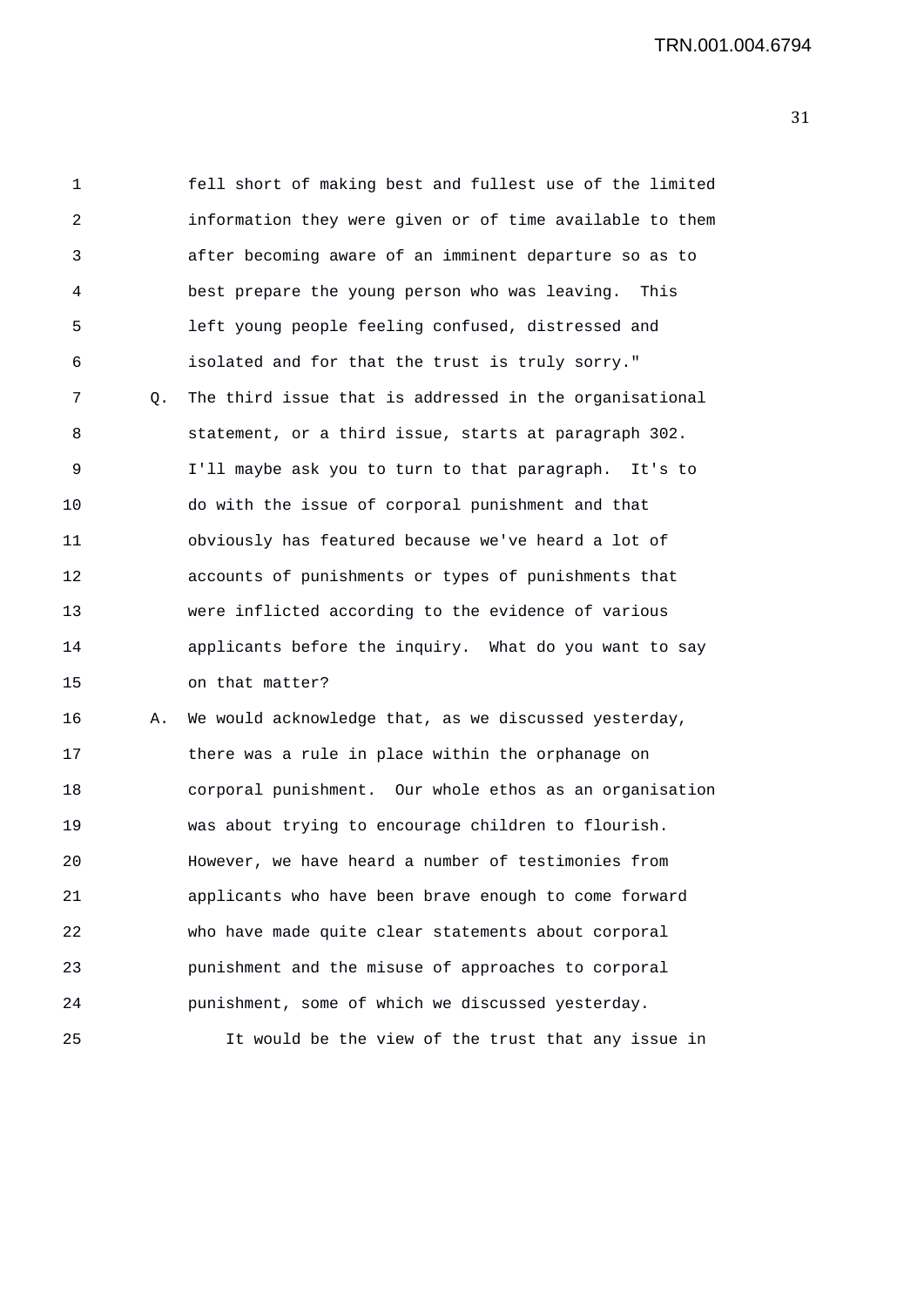1 terms of overuse of corporal punishment would be against 2 the policy of the trust at the time. However, 3 regardless of that, we would offer an unreserved apology 4 to any child who experienced improper use of corporal 5 punishment. 6 Q. At paragraph 305 you deal with a different form of abuse 7 and that is sexual abuse. Can you just tell us what the 8 trust wishes to say on that matter? Because we've heard 9 evidence of sexual abuse, including, obviously, evidence 10 of abuse that resulted in a significant conviction. But 11 we've heard, more generally, evidence of sexual abuse at 12 various times -- 13 A. Yes. 14 Q. -- and by various people. 15 A. And, unlike corporal punishment, there's never been any 16 point in the organisation's history where there would 17 have been an organisational position that accepted any 18 form of sexual abuse. So at no time was that something 19 that was accepted as a norm by the trust. Again, 20 we would emphatically state that, as an organisation, we 21 did not tolerate that. 22 We know from testimonies again that adults have made 23 allegations about that. There were contemporaneous 24 allegations that were dealt with at the time, but 25 we have also heard evidence during the course of the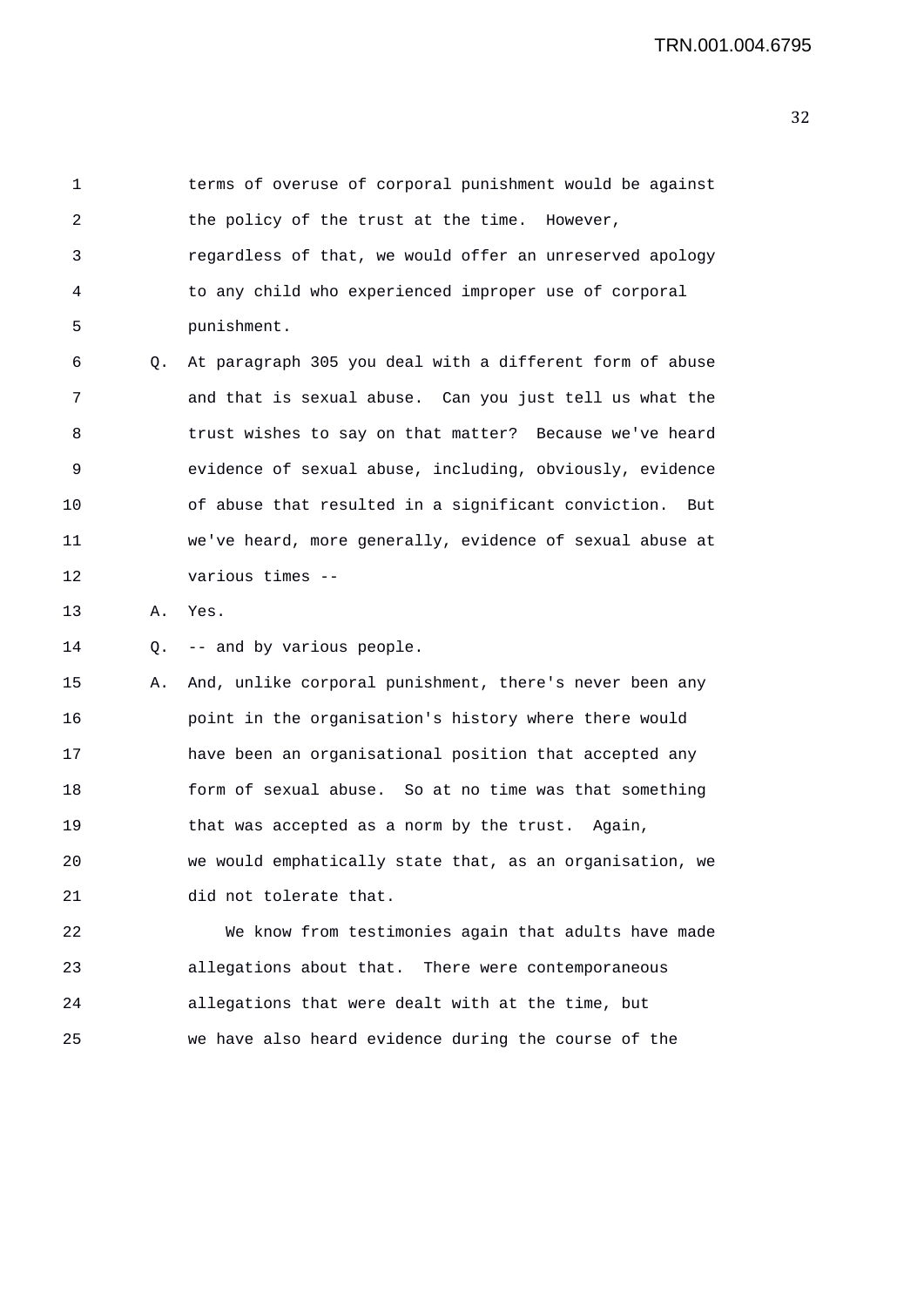1 inquiry in relation to other allegations that have been 2 made in adulthood.

3 Regardless of when those allegations were made, 4 we would want to offer sincere apologies to any child 5 who was raised by Aberlour, in the orphanage or any 6 other establishment, for any sexual abuse of any kind 7 that they experienced.

8 Q. I think you've got a specific point to make about the 9 Mr Lee episode. We've discussed this at some length 10 yesterday, I'm not going to go back over it, but I think 11 you have a specific comment or issue on that matter, you 12 want to say something on that subject, and you do say 13 something in the statement. Do you want to tell us what 14 the trust's position is on that matter?

15 A. Yes. We touched on this yesterday and I acknowledged 16 in the evidence yesterday about the apparent lack of 17 communication in relation to the Mr Lee episode. Again, 18 it was evident from evidence led by some of the 19 survivors that they weren't given adequate information 20 in the aftermath of that court case and neither were 21 they given adequate support in terms of dealing with 22 a very significant episode in their life where they'd 23 been abused. Again, we acknowledge that that could have 24 been and should have been done differently and those 25 boys should have been given more support at the time.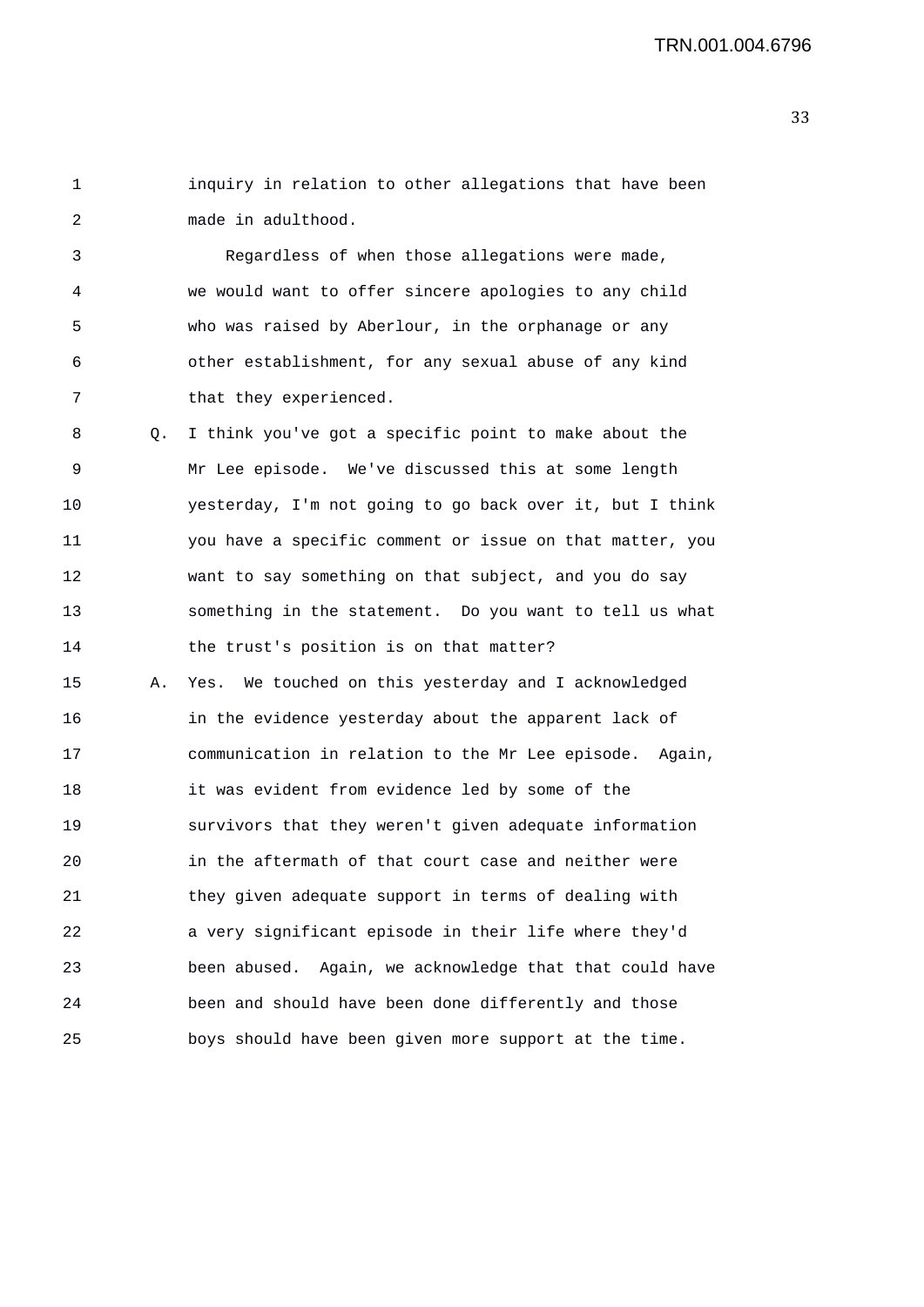1 Q. So that was an organisational failing at the time? 2 A. It would appear to be that. 3 LADY SMITH: Yes, because I suppose, curiously enough, 4 whilst today an organisation would at least know the 5 systems that are in place for victim support and helping 6 witnesses and signposting them as to where they may get 7 further help if needed, those didn't then exist. 8 A. No. 9 LADY SMITH: So the organisation was not able to say to 10 itself: we don't need to worry about this, the boys are 11 being looked after by somebody else. 12 A. No, but I think the other thing that was not evident 13 at the time is an informed view of what might help 14 children in the aftermath of that. So you can see that 15 through the kind of creation of notes and the fact that 16 it was house mothers that were in there, those were 17 attempts to try and provide potentially safer 18 environments for the boys, write down what was 19 happening, possibly in an attempt to understand how they 20 were responding to the abuse. 21 But I don't think it would be -- even now we are 22 learning, actually, about how we respond to trauma, and 23 you're quite right, those services that are -- I would 24 not say readily available, but can be made available to

25 children in 2019 were not in place in 1961.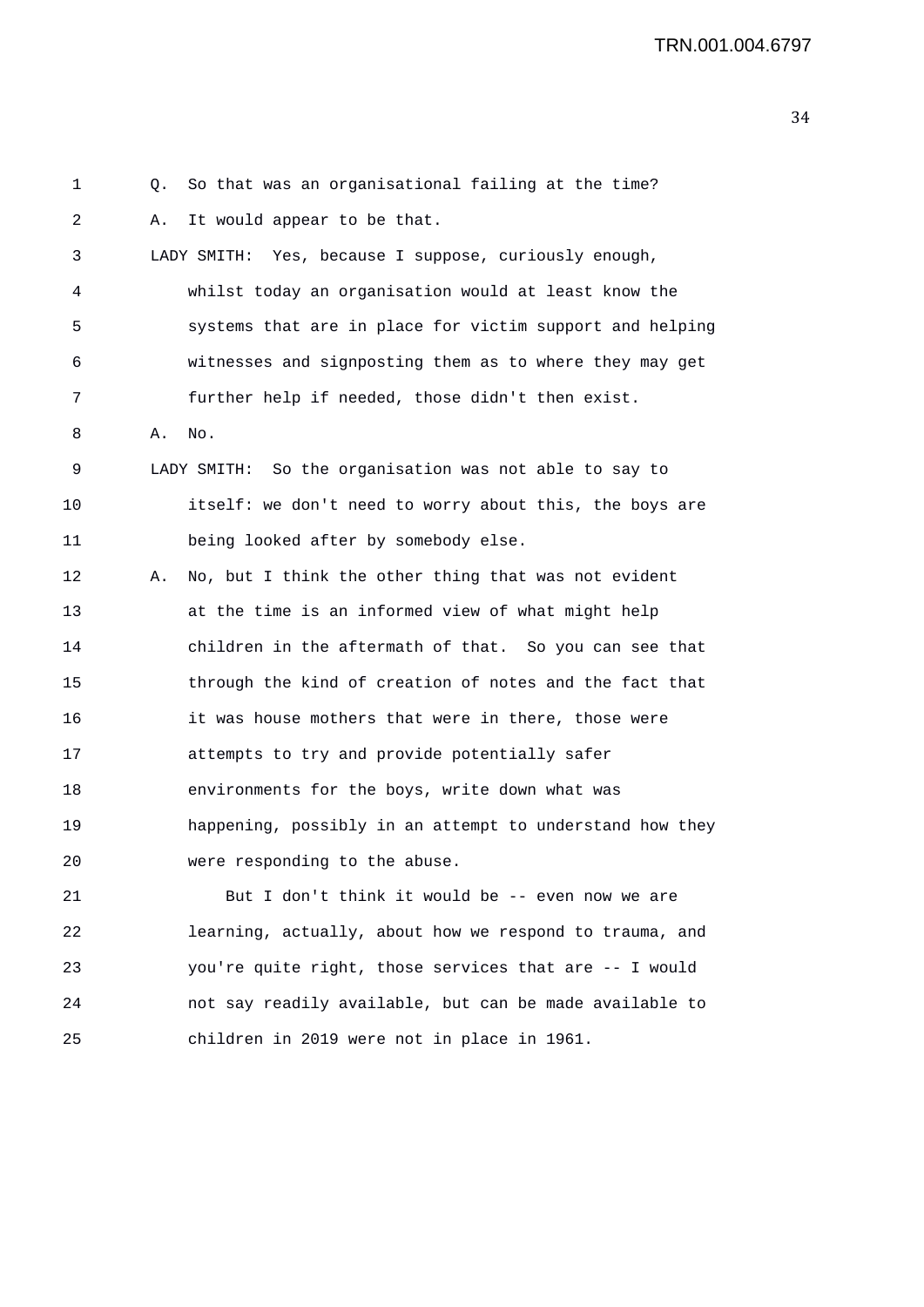1 But what we do know and we have learned over time is 2 one of the important things in terms of responding to 3 trauma is the importance of consistent, positive adult 4 relationships with children. 5 LADY SMITH: Yes. 6 MR PEOPLES: On another matter at 309 towards the end of the 7 statement, I think you have something to say about 8 records and the language used in records. I think you 9 want to say something on that also. Because you've 10 obviously heard evidence that some people -- well, have 11 been surprised by what's been said about them and how 12 they've been described. 13 A. Yes. 14 Q. What point do you want to make about that? 15 A. Yes. This is something that came from a variety of 16 different routes, really. I have to say that in the 17 course of preparation for the inquiry, I have read all 18 of the applicants' records -- and I have to say that 19 I raised this with my team in Aberlour -- and there were 20 some records, not all of them by any standard, but some 21 of them where the use of language, by not just Aberlour 22 staff but other professional staff, was for me 23 judgemental and pejorative, I think, particularly 24 in relation to a young woman who was clearly very 25 distressed, had a history of sexual abuse, and was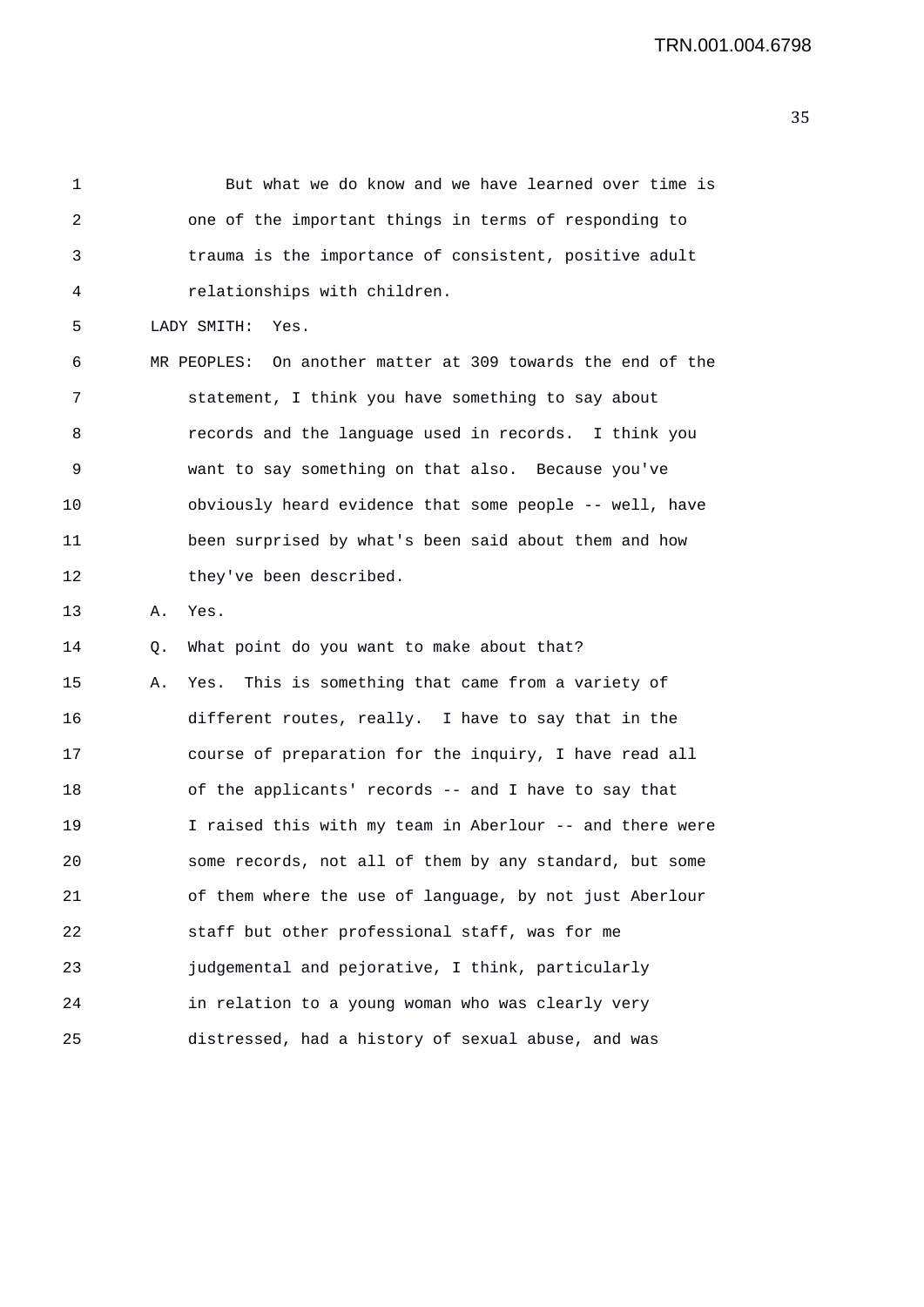1 involved in quite difficult behaviours. Judgements were 2 made about what that behaviour was like, names were 3 applied to her that I found offensive in 2019, but 4 I think would have been equally falling below standards 5 at the time.

6 So I was very keen that during the course of the 7 inquiry we made a statement that apologised to any child 8 who, on reading their records, uncovered information 9 that led to them becoming distressed or found 10 information that described them in a way that made them 11 upset or uncomfortable.

12 Certainly one of the things that we've said in our 13 team is that, actually, the prior reading of information 14 is really important before we release documentation to 15 survivors because if there is difficult information 16 within those files, then we should certainly seek to 17 either support the people ourselves or make sure that 18 somebody is with them in terms of supporting them 19 through that process.

20 Q. On the matter of records, you've said obviously that 21 maybe in the past, things haven't always gone smoothly 22 when people have sought records and there may have been 23 some problems and some complaints about the process that 24 some people went through.

25 A. Yes.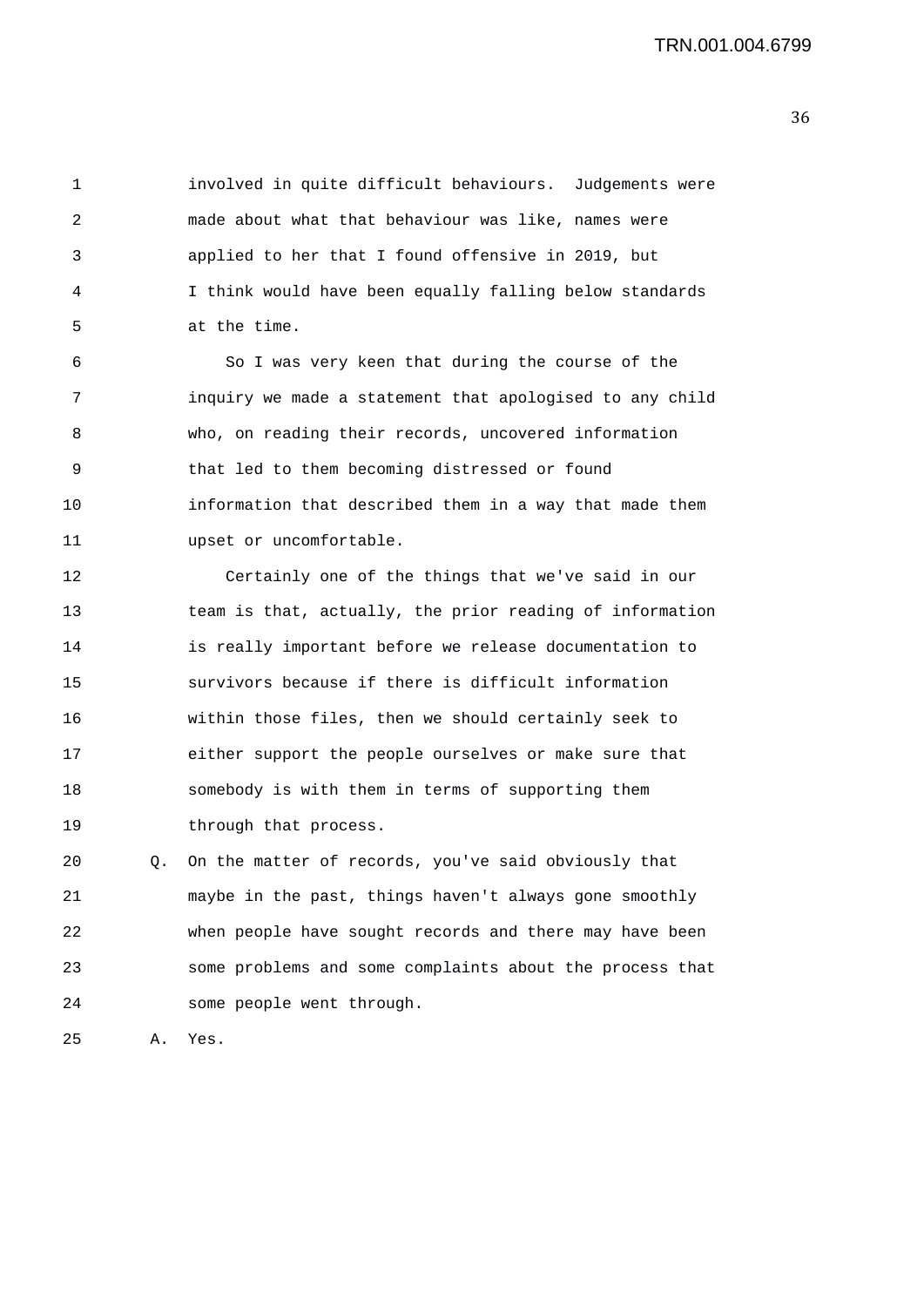1 Q. And I don't think you're saying that that didn't happen. 2 That may well have been -- there may be reasons, but -- 3 A. Yes. Part of this is related to data protection. So 4 we have examples of family members coming forward asking 5 for the file of a living relative. You'll understand as 6 a solicitor that we can't, without authorisation, 7 release that record, and there's sometimes been 8 a misunderstanding between the person coming forward to 9 ask for their records and us about the fact that we 10 can't release that record. However, that's a very small 11 mumber of cases. 12 There are other cases, a couple, that have been,

13 again, highlighted to the inquiry, where for reasons 14 I cannot explain -- and I'm sorry to say that -- the 15 full record was not released, either timeously or in 16 full. Again, that's something we can apologise for and 17 make sure that our systems and processes today are more 18 effective.

19 Q. I think in paragraph 310, towards the foot, you say: 20 "The position of the trust today is that any former 21 resident is entirely welcome to seek to recover the 22 records which the trust holds which relate to that 23 individual, and indeed residents have a statutory right 24 to recover those records."

25 You give various ways in which people can access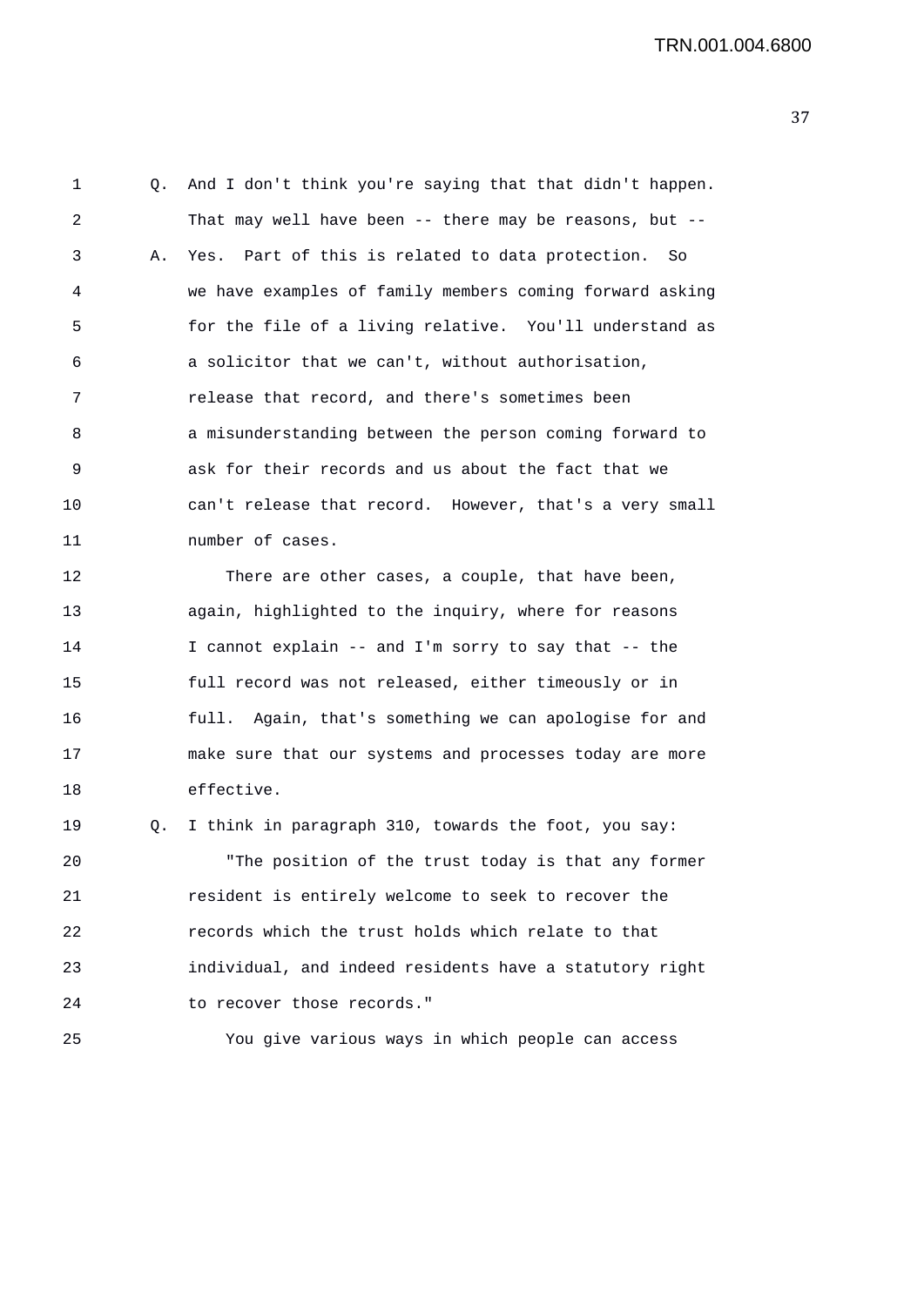1 their records, either by contacting your quality and 2 safeguarding manager -- I'll give the telephone here: 3 01786 473238 or they can email quality@aberlour.org.uk. 4 There's also an online process; is that right? 5 A. Yes. 6 Q. That involves a process that doesn't require you to 7 speak to anyone at the trust by completing a form. It's 8 a bit of a mouthful -- I'm not quite sure how -- we can 9 perhaps put that into the record: 10 https://www.aberlour.org.uk/access-your-records/ 11 LADY SMITH: Is the address we have there an address that 12 can be accessed through the Aberlour website? 13 A. It is the Aberlour website. 14 LADY SMITH: It is on the Aberlour website and there must 15 be -- 16 A. There's a link to it. 17 LADY SMITH: -- a heading that tells you about getting your 18 records? 19 A. Yes. 20 LADY SMITH: Thank you. 21 MR PEOPLES: I'm sure we can publicise it in some shape or 22 form, but there is that way as well. 23 A. Yes. 24 Q. So there's a variety of methods, but I think you're 25 indicating that, to some extent, you offer support, if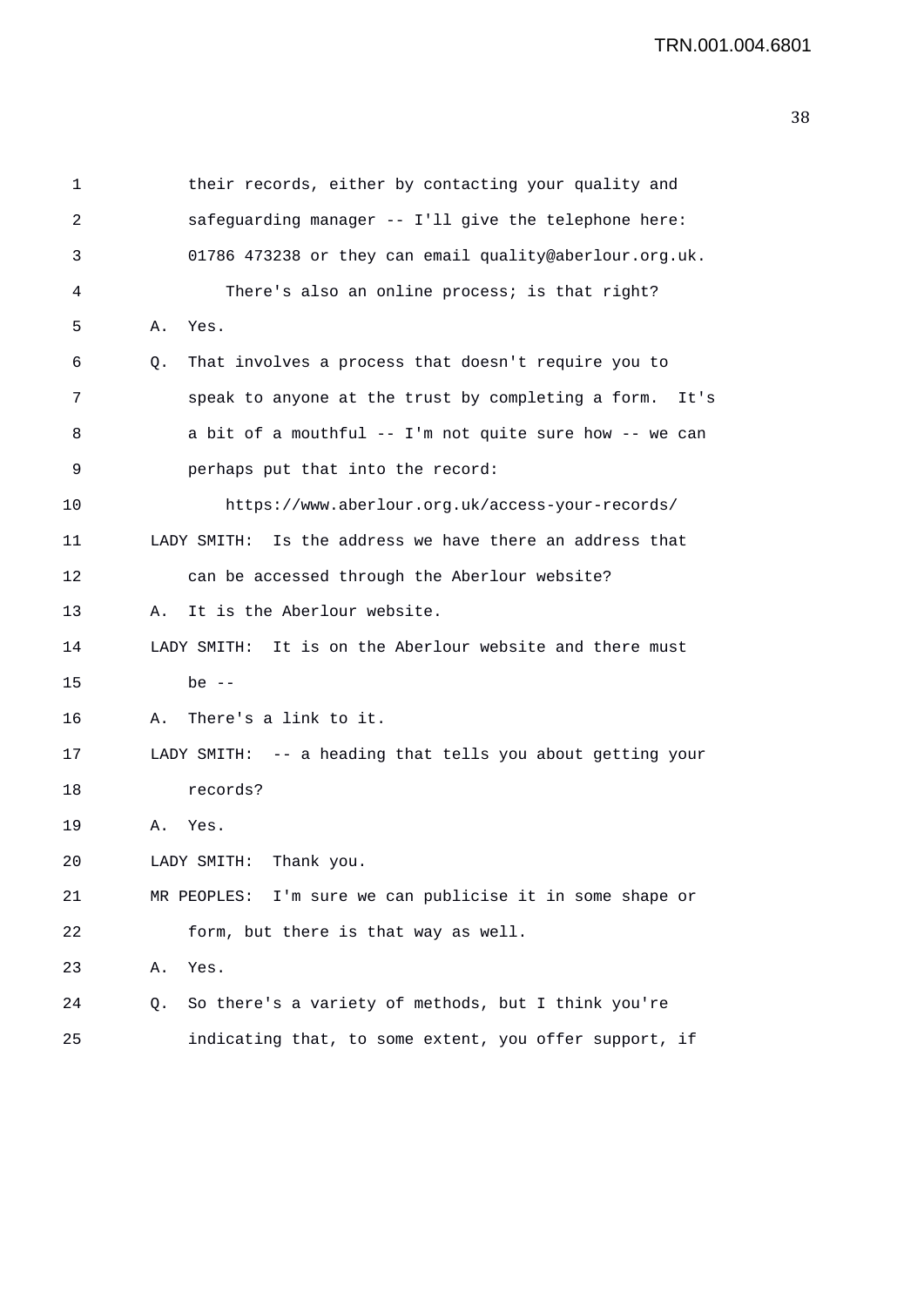| 1  |    | you like, in going through the records process --        |
|----|----|----------------------------------------------------------|
| 2  | Α. | Yes.                                                     |
| 3  | Q. | -- if people want to do that?                            |
| 4  | Α. | Yes.                                                     |
| 5  | Q. | And you'll signpost them to any support services if you  |
| 6  |    | think they are seeking --                                |
| 7  | Α. | Yes.                                                     |
| 8  | Q. | -- or if you believe they might benefit from help?       |
| 9  | Α. | Yes. And I think it's important to have this on the      |
| 10 |    | record as well: if there's any applicants or people who  |
| 11 |    | want to just recover their records from Aberlour who are |
| 12 |    | now abroad, we would have a practice of linking-in with  |
| 13 |    | social services in countries abroad if we felt there was |
| 14 |    | a need for the person to be supported in accessing their |
| 15 |    | That's certainly something that we've done.<br>records.  |
| 16 | Q. | For other organisations, it has been raised, this        |
| 17 |    | question of the photographic archives. It seems that     |
| 18 |    | photographs are one particular form of record that       |
| 19 |    | people in care would like to access as freely as they    |
| 20 |    | can, particularly if there are photographs of            |
| 21 |    | themselves.                                              |
| 22 | Α. | Yes.                                                     |
| 23 | Q. | What's the situation today as far as Aberlour is         |
| 24 |    | concerned on that matter?                                |
| 25 | Α. | So there are some photographs of children in their       |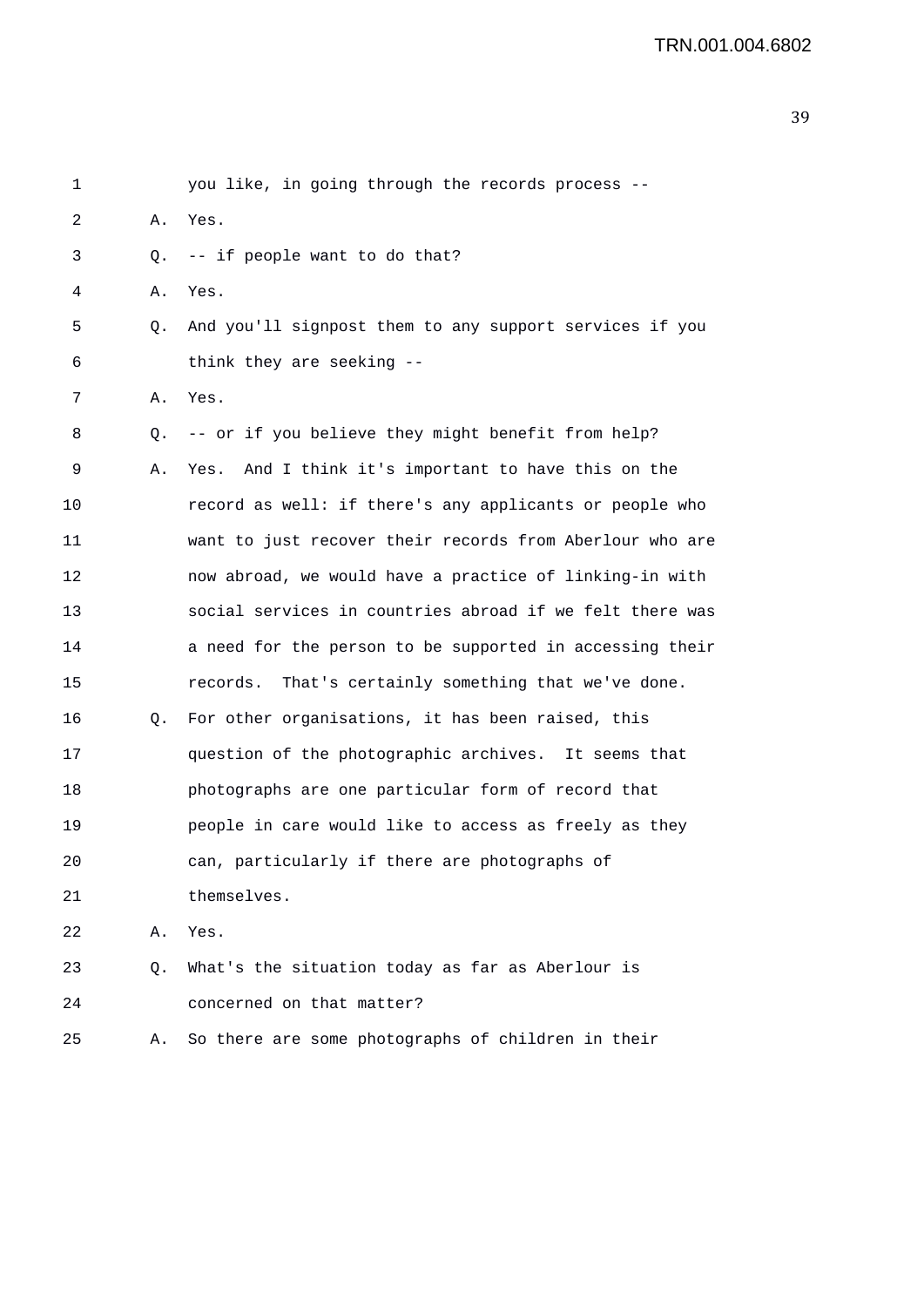1 files, but they're small in number. We do have 2 photographs in the archive. Our archive still needs 3 work in terms of archiving activity. So if we know of 4 any photographs that are available, then we can 5 certainly provide them. 6 Unfortunately, a lot of the photographs aren't 7 indexed with names on them, but there are also 8 organisations -- not organisations but groups of people 9 who either were brought up in Aberlour or worked in 10 Aberlour who also have photographic libraries, who 11 we can talk to, including people who go to 12 St Margaret's Church in Aberlour. 13 But if there's a known photograph, then we will try  $14$  to  $-$ 15 Q. There are at least in some files photographs of the 16 child? 17 A. Yes, and I think in the files that were released to the 18 inquiry, there were a number of those where there was 19 a photograph of the child at a point in their childhood 20 at the front of the file. 21 Q. But not universally, though? We don't want to raise 22 expectations that every file would have a photograph? 23 A. Sadly not, no. 24 Q. These other organisations that may put together 25 photographic records and archives, is there information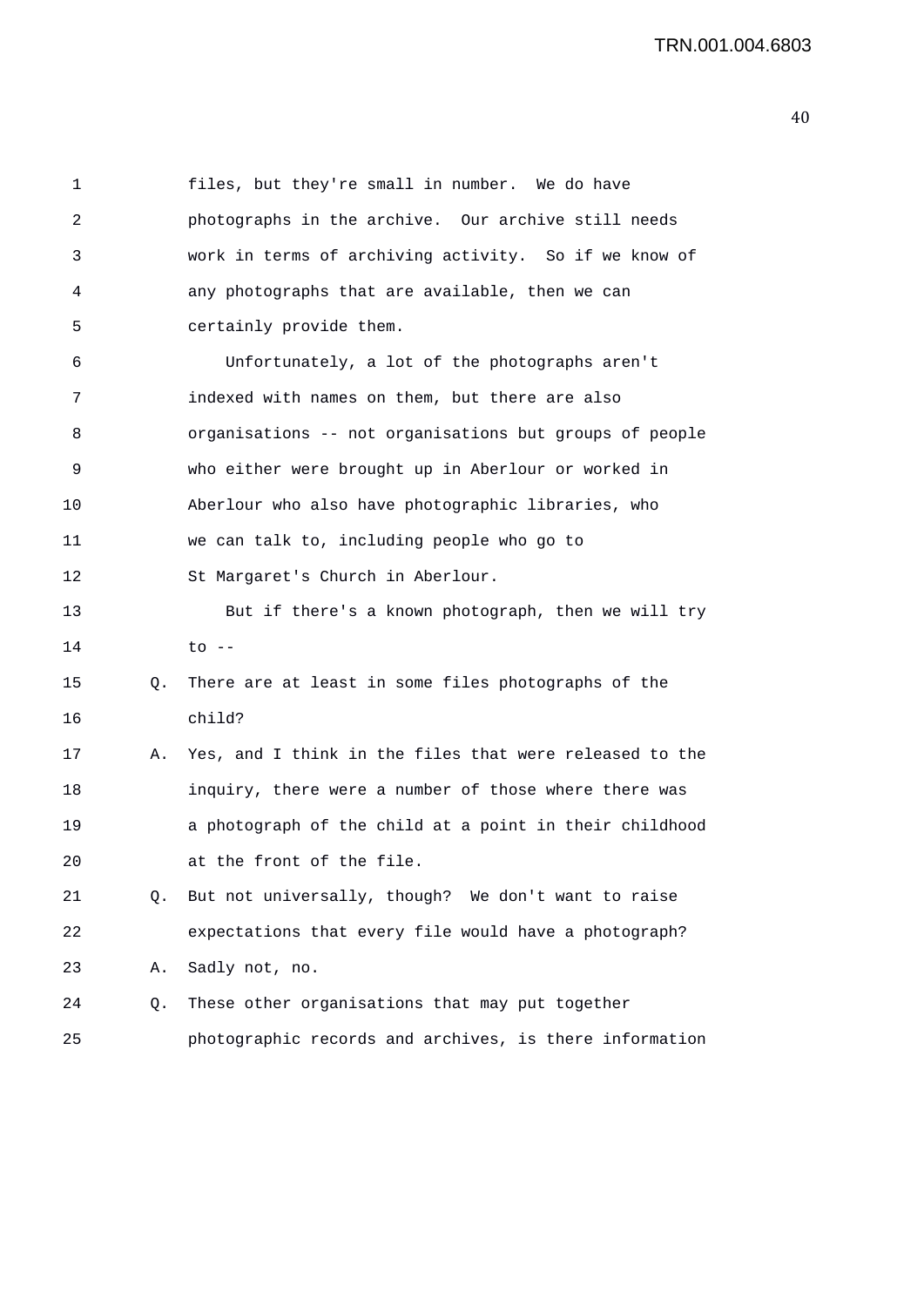| $\mathbf 1$ |    | about those on the Aberlour website or is that something   |
|-------------|----|------------------------------------------------------------|
| 2           |    | you would consider doing?                                  |
| 3           | Α. | We'd certainly consider doing it. I can't state            |
| 4           |    | categorically that -- in fact, they're not organisations   |
| 5           |    | in the organisational at sense of the word --              |
| 6           | Q. | Just loose groups?                                         |
| 7           | Α. | Yes. We don't think we have a link to the church any       |
| 8           |    | more on the website, but we can certainly look at doing    |
| 9           |    | that if there is a more formal way of making that          |
| 10          |    | connection.                                                |
| 11          | Q. | I suppose it's just me saying: is there some way that      |
| 12          |    | people can get more general information about how they     |
| 13          |    | might go about the exercise of trying to retrieve any      |
| 14          |    | photographs that are of relevance to them?                 |
| 15          | Α. | Yes, if they were particularly interested in               |
| 16          |    | photographs, actually we would just ask them: have you     |
| 17          |    | got any? Because there are people that we can speak to     |
| 18          |    | to just ask if they have photographs of a particular       |
| 19          |    | Sometimes it is about showing people a photograph<br>time. |
| 20          |    | and saying, "Are you in that photograph?"                  |
| 21          | Q. | While there was an annual medical check or dental check,   |
| 22          |    | there wasn't an annual photograph like a school            |
| 23          |    | photograph taken? I don't mean a school photograph in      |
| 24          |    | the real sense, something equivalent to a school           |
| 25          |    | photograph for each year that a child might have been in   |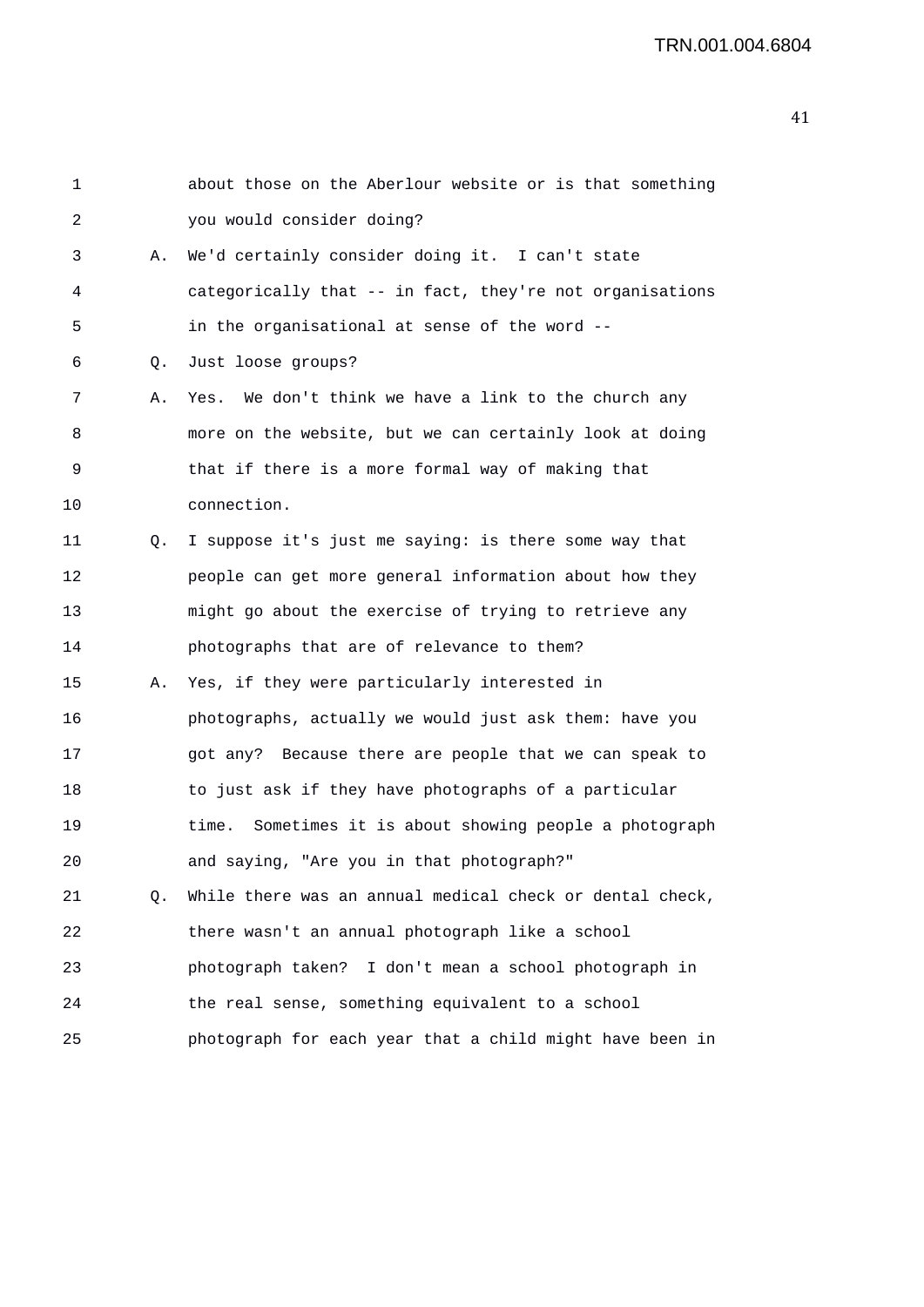1 Aberlour historically? 2 A. I have seen school photographs, I have seen group 3 photographs of the orphanage. I can't with any 4 confidence say that those were annual events. 5 Q. I think you said at the beginning that you would like to 6 add some comments of your own to the statement that 7 we've been looking at. So I think this might be an 8 appropriate time if you want to add anything else to 9 what you have said this morning or yesterday. 10 A. Yes. Just in terms of fullness, I think we pointed out 11 there were some themes that we wanted to talk to in the 12 organisational statement, but there are actually some 13 particular issues that I think would be correct for us 14 to address in our submission. 15 The first one is in relation to bed-wetting. We 16 heard testimony to the fact that, for some children, 17 there was a punitive response to bed-wetting. Whereas 18 I can state categorically from the minutes that that was 19 not an organisational policy, again I would want to 20 offer a sincere apology to any child who was dealt with 21 in a punitive way in response to bed-wetting. That was 22 not acceptable. It would not be acceptable nowadays and 23 it actually wasn't acceptable to the trust at the time 24 and should have been reported by staff if it wasn't. 25 There was also some reference in some applicants'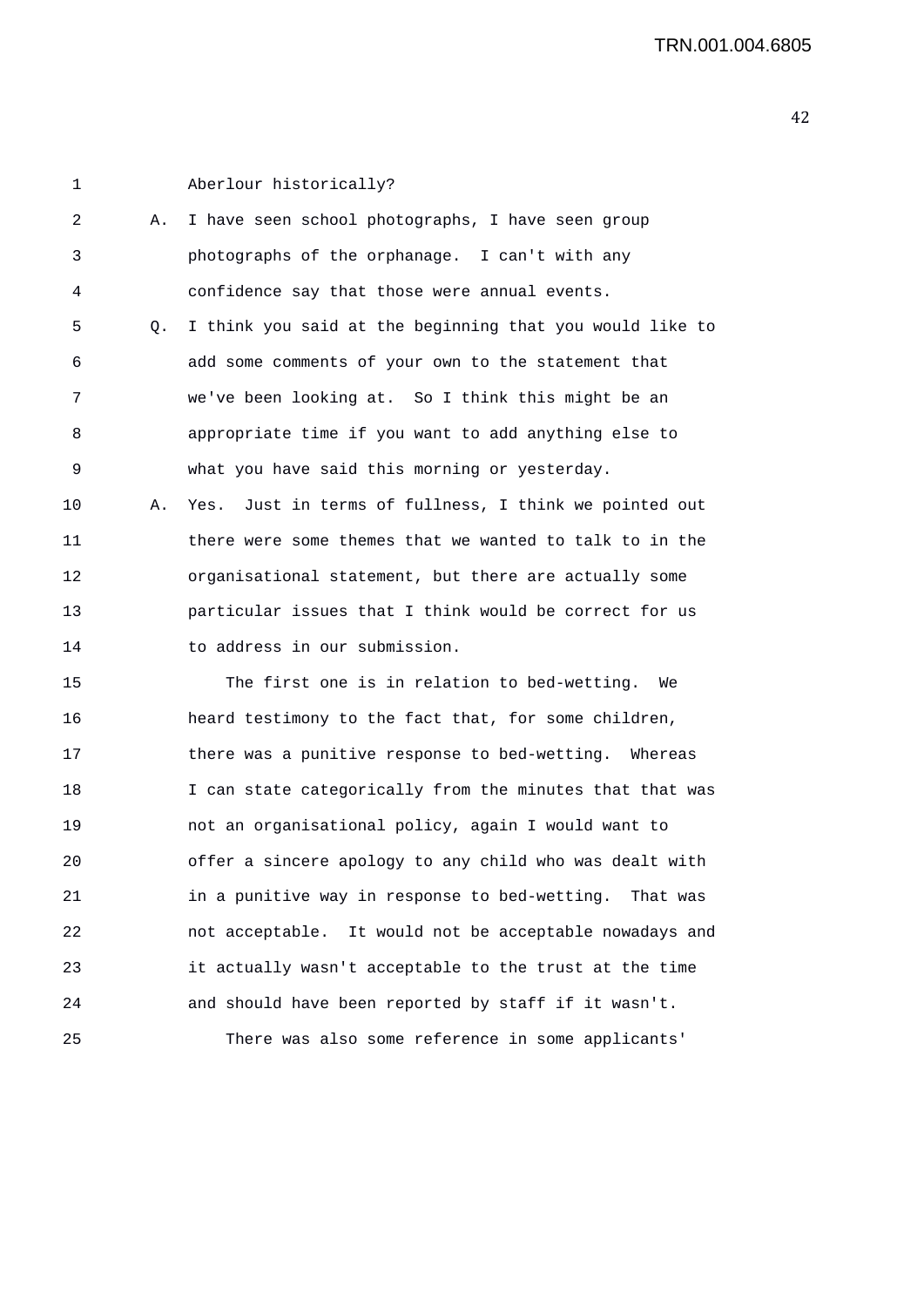1 statements to the re-presentation of food that wasn't 2 eaten or of children being forced to eat food. Again, 3 that was something by the standards of the trust, as 4 noted by the rules, was not an acceptable practice. 5 Again, to any child who experienced that whilst they 6 were in the care of the orphanage, we would offer an 7 unreserved apology.

8 I think my third point is, again, just an 9 acknowledgement of how courageous some of the people 10 have been in coming forward. One of the things that 11 I think is important to us is to try and hear histories 12 accurately. Certainly what I would say to any person 13 who's considering coming forward to do that is to know 14 that they will be supported, not just by the inquiry, 15 but also the trust.

16 LADY SMITH: SallyAnn, thank you very much for that. 17 MR PEOPLES: Yes. These are all the questions I have. I'm 18 glad to say I don't have any other questions beyond 19 those that we dealt with earlier.

20 I would just like to thank you for the amount of 21 work you have put into the statement and obviously 22 you've been here before and you've been here today and 23 yesterday, and I would like to thank you for all the 24 work you've put in and for coming here to give evidence 25 today and for what you said. Thank you.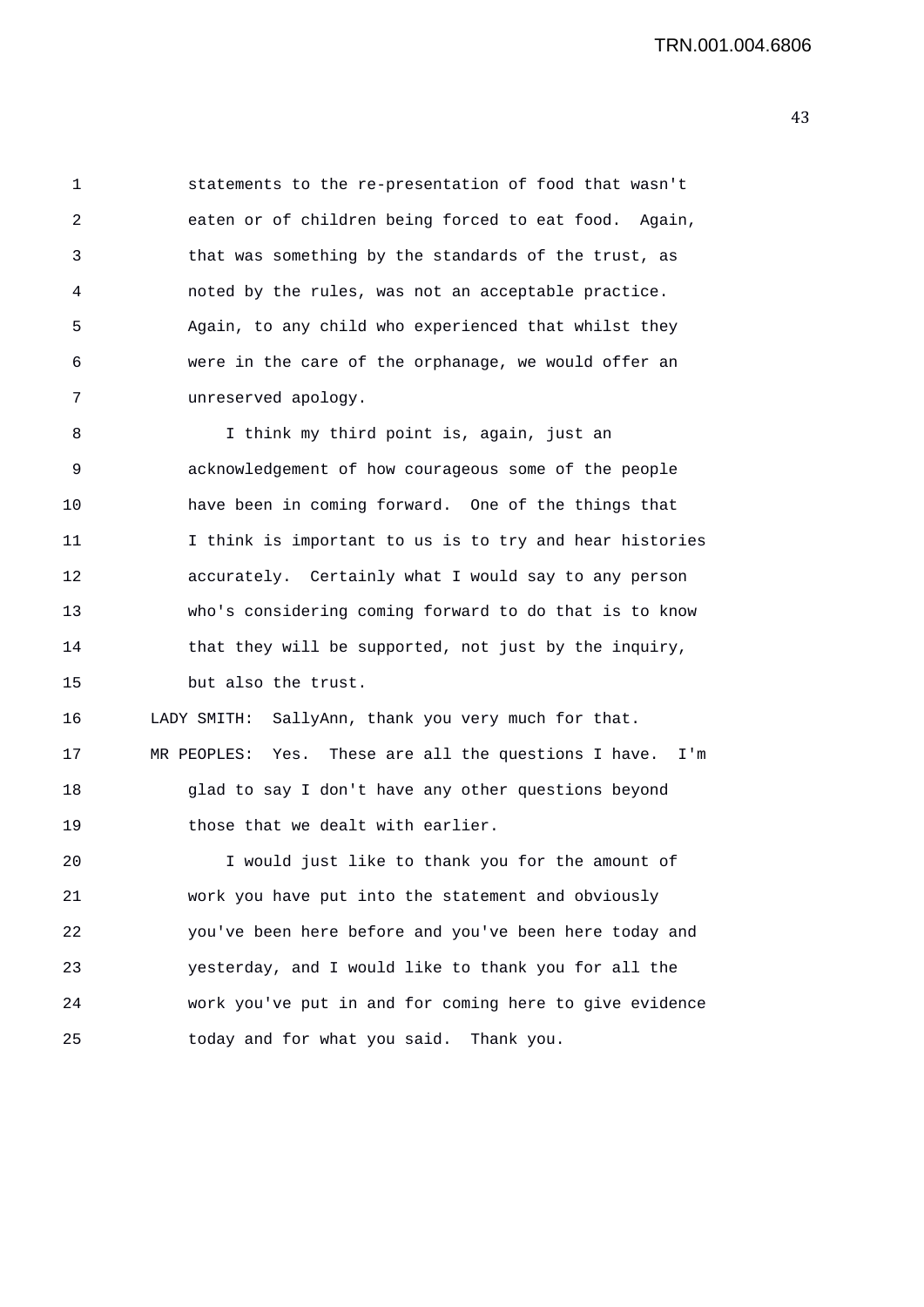1 LADY SMITH: Let me check whether there are any outstanding 2 applications for questions. Are there? No. 3 SallyAnn, those are all the questions we have for 4 you today. Can I also thank you for the hard work 5 that's obviously gone into the written statements that 6 have been tendered on behalf of the trust and the time 7 and trouble you've taken to answer all the questions 8 yesterday and today. I know some of them have been 9 pressing, but I think we're all in this together, as you 10 recognise, in seeking always to adopt the child-centred 11 approach with the interests of children, past, present 12 and future at the heart of everything we do. And it has 13 been very helpful to me to see that you get that. 14 A. Absolutely. 15 LADY SMITH: I'm now able to let you go. 16 A. Thank you. 17 (The witness withdrew) 18 MR PEOPLES: My Lady, that concludes the evidence for today. 19 We are due to resume tomorrow morning between 10.00 and 20 1.00, at the latest, to have what we would describe as 21 a panel session. SallyAnn will be back tomorrow for 22 that and I think the others are Charlie Coggrave and 23 David Beard from the other two providers. It's intended 24 to be looking more at what views they have on either the 25 current situation or anything that they think may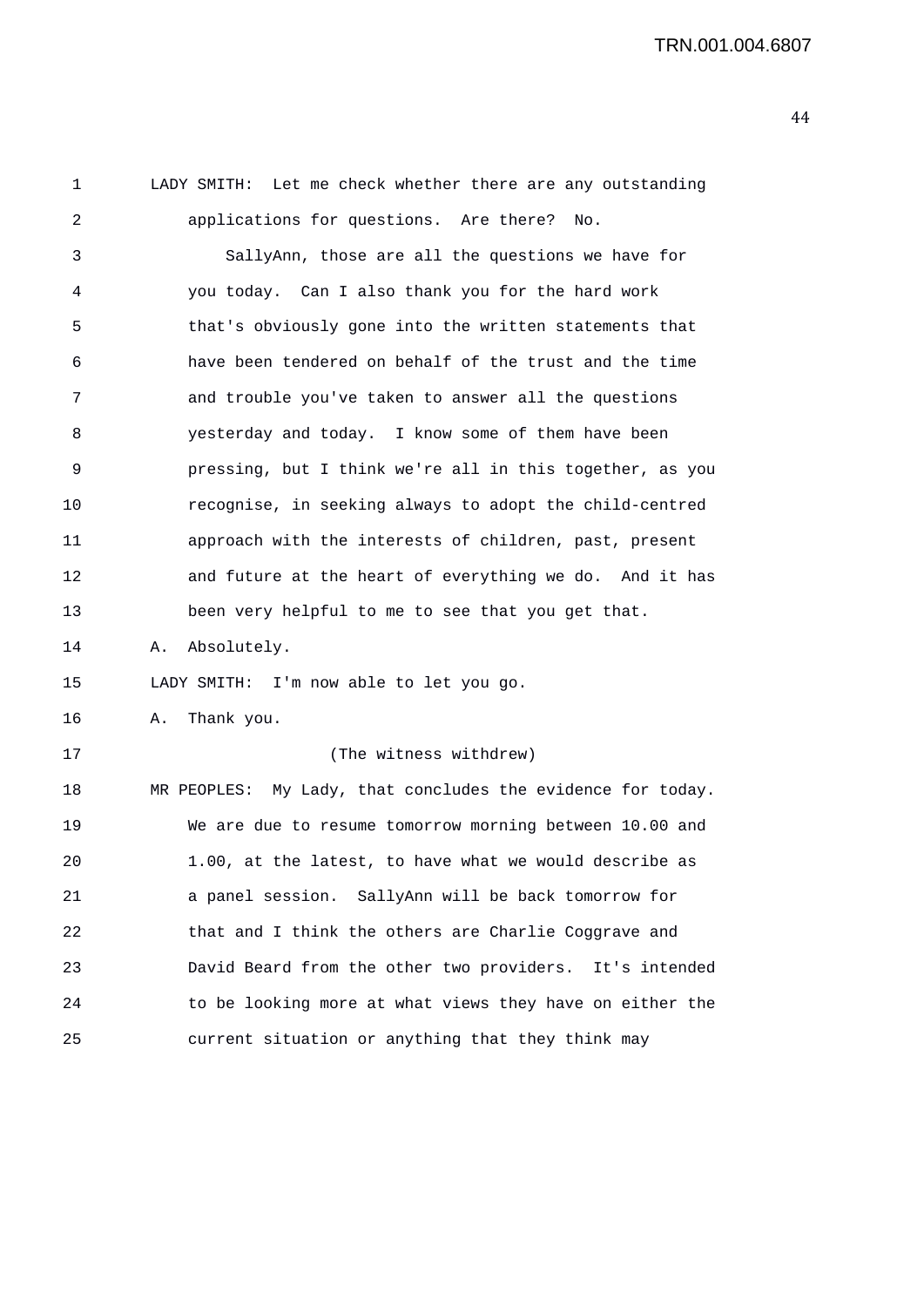1 usefully be addressed.

| 2  | To some extent it's a rather open process, but we'll     |
|----|----------------------------------------------------------|
| 3  | obviously touch on some of the matters that may have     |
| 4  | been canvassed already, and indeed there are a couple of |
| 5  | things in SallyAnn's statement that she will tell us     |
| 6  | about tomorrow, I think, that are initiatives. I think   |
| 7  | the others may have things they wish to say.             |
| 8  | So the format is slightly different to what we've        |
| 9  | had so far and we'll see how that works tomorrow.        |
| 10 | LADY SMITH: Thank you. I'll look forward to hearing that |
| 11 | tomorrow morning.                                        |
| 12 | I'll rise now until tomorrow at 10.00.                   |
| 13 | (11.05 am)                                               |
| 14 | (The inquiry adjourned until 10.00 am                    |
| 15 | on Thursday 31 January 2019)                             |
| 16 |                                                          |
| 17 |                                                          |
| 18 |                                                          |
| 19 |                                                          |
| 20 |                                                          |
| 21 |                                                          |
| 22 |                                                          |
| 23 |                                                          |
| 24 |                                                          |
| 25 |                                                          |